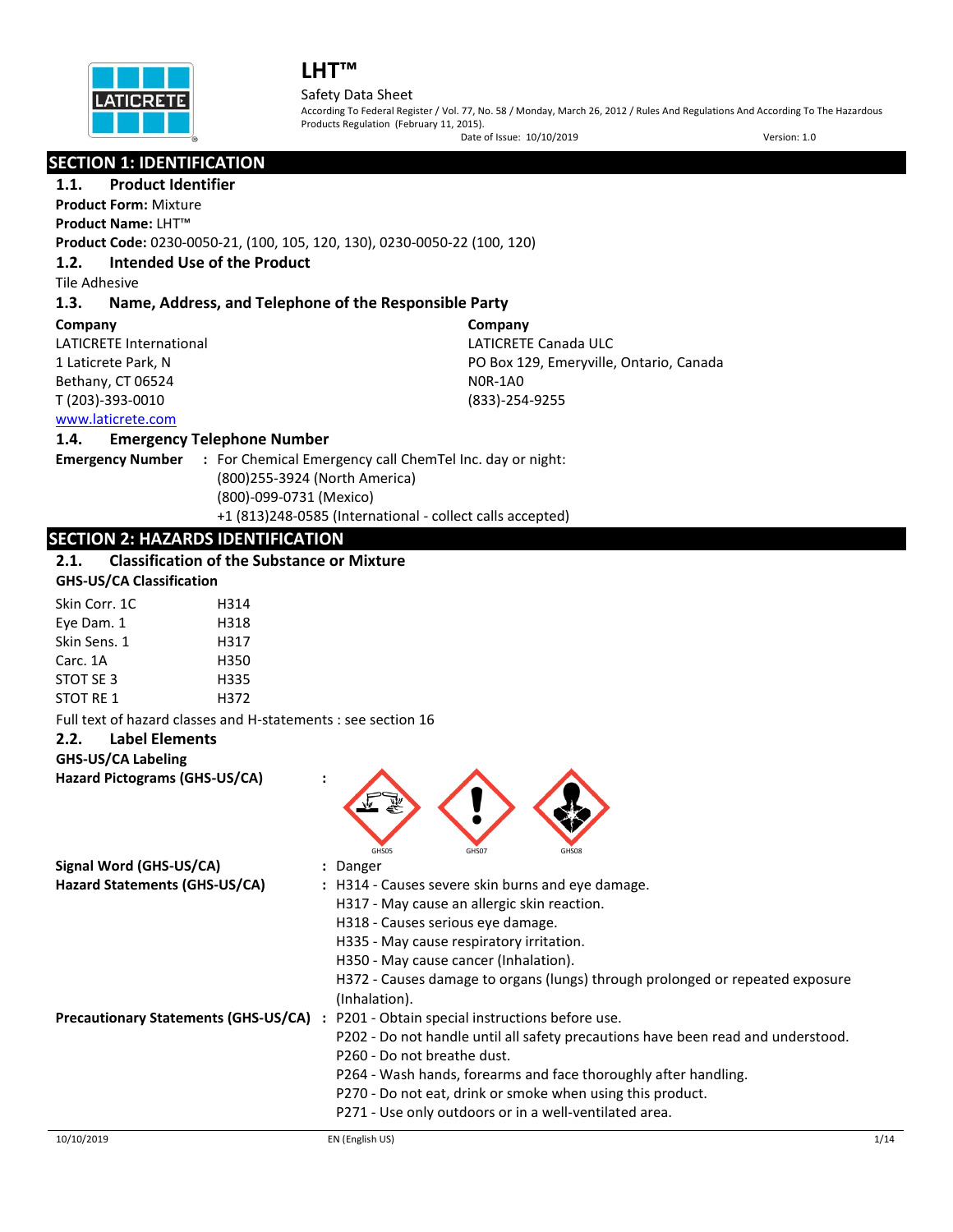Safety Data Sheet

According To Federal Register / Vol. 77, No. 58 / Monday, March 26, 2012 / Rules And Regulations And According To The Hazardous Products Regulation (February 11, 2015).

P272 - Contaminated work clothing should not be allowed out of the workplace.

P280 - Wear protective gloves, protective clothing, and eye protection.

P301+P330+P331 - IF SWALLOWED: Rinse mouth. Do NOT induce vomiting.

P303+P361+P353 - IF ON SKIN (or hair): Take off immediately all contaminated clothing. Rinse skin with water.

P304+P340 - IF INHALED: Remove person to fresh air and keep comfortable for breathing.

P305+P351+P338 - IF IN EYES: Rinse cautiously with water for several minutes. Remove contact lenses, if present and easy to do. Continue rinsing.

P308+P313 - If exposed or concerned: Get medical advice/attention.

P310 - Immediately call a POISON CENTER or doctor.

P314 - Get medical advice/attention if you feel unwell.

P321 - Specific treatment (see section 4 on this SDS).

P333+P313 - If skin irritation or rash occurs: Get medical advice/attention.

P362+P364 - Take off contaminated clothing and wash it before reuse.

P403+P233 - Store in a well-ventilated place. Keep container tightly closed.

P405 - Store locked up.

P501 - Dispose of contents/container in accordance with local, regional, national, territorial, provincial, and international regulations.

## **2.3. Other Hazards**

Exposure may aggravate pre-existing eye, skin, or respiratory conditions.

## **2.4. Unknown Acute Toxicity (GHS-US/CA)**

#### No data available

## **SECTION 3: COMPOSITION/INFORMATION ON INGREDIENTS**

#### **3.1. Substance**

Not applicable

#### **3.2. Mixture**

| Name                                      | <b>Product Identifier</b> | $%$ *       | <b>GHS Ingredient Classification</b> |
|-------------------------------------------|---------------------------|-------------|--------------------------------------|
| Quartz                                    | (CAS-No.) 14808-60-7      | $60 - 63$   | Carc. 1A, H350                       |
|                                           |                           |             | <b>STOT SE 3, H335</b>               |
|                                           |                           |             | STOT RE 1, H372                      |
| Cement, portland, chemicals               | (CAS-No.) 65997-15-1      | $25 - 29$   | Skin Irrit. 2, H315                  |
|                                           |                           |             | Eye Dam. 1, H318                     |
|                                           |                           |             | Skin Sens. 1, H317                   |
|                                           |                           |             | STOT SE 3, H335                      |
| Calcium oxide                             | (CAS-No.) 1305-78-8       | $14 - 20$   | Skin Irrit. 2, H315                  |
|                                           |                           |             | Eye Dam. 1, H318                     |
|                                           |                           |             | <b>STOT SE 3, H335</b>               |
|                                           |                           |             | Aquatic Acute 3, H402                |
|                                           |                           |             | Aquatic Chronic 3, H412              |
| Limestone                                 | (CAS-No.) 1317-65-3       | $11 - 12$   | Not classified                       |
| Silicic acid (H4SiO4), calcium salt (1:2) | (CAS-No.) 10034-77-2      | $0.7 - 1.4$ | Eye Irrit. 2A, H319                  |
| Calcium sulfate dihydrate                 | (CAS-No.) 13397-24-5      | $1.2 - 1.4$ | Not classified                       |
| Acetic acid ethenyl ester, polymer        | (CAS-No.) 26221-27-2      | < 1.2       | Comb. Dust                           |
| with ethene and ethenol                   |                           |             |                                      |
| Magnesium oxide (MgO)                     | (CAS-No.) 1309-48-4       | $0.7 - 0.9$ | Not classified                       |
| Kaolin                                    | (CAS-No.) 1332-58-7       | < 0.2       | Not classified                       |
| Chromium, ion (Cr6+)                      | (CAS-No.) 18540-29-9      | $0.00002 -$ | Skin Sens. 1, H317                   |
|                                           |                           | 0.00003     | Carc. 1B, H350                       |
|                                           |                           |             | Aquatic Acute 1, H400                |
|                                           |                           |             | Aquatic Chronic 1, H410              |

Full text of H-phrases: see section 16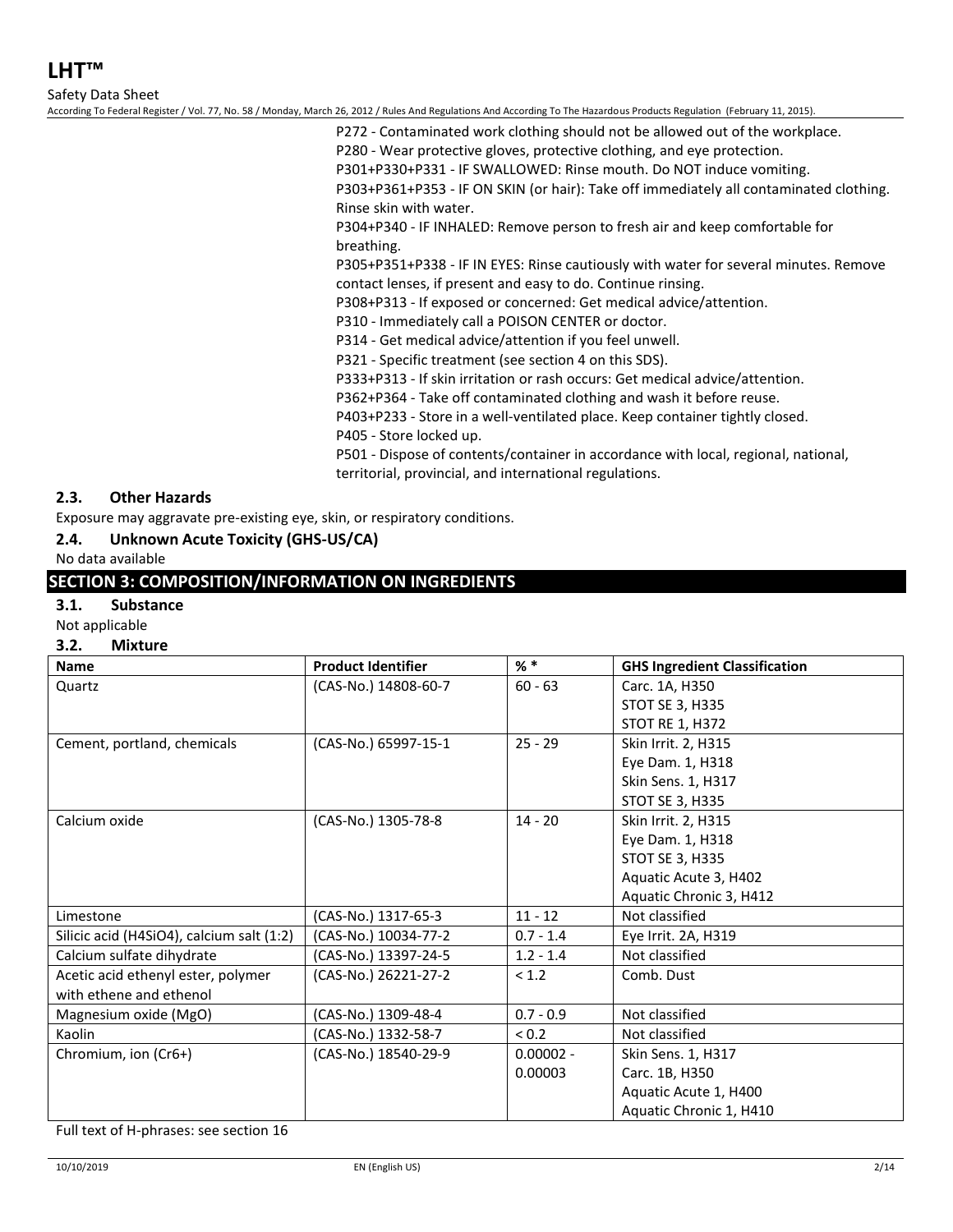## Safety Data Sheet

According To Federal Register / Vol. 77, No. 58 / Monday, March 26, 2012 / Rules And Regulations And According To The Hazardous Products Regulation (February 11, 2015).

\*Percentages are listed in weight by weight percentage (w/w%) for liquid and solid ingredients. Gas ingredients are listed in volume by volume percentage (v/v%).

## **SECTION 4: FIRST AID MEASURES**

## **4.1. Description of First-aid Measures**

**General:** Never give anything by mouth to an unconscious person. If you feel unwell, seek medical advice (show the label where possible).

**Inhalation:** Remove to fresh air and keep at rest in a position comfortable for breathing. Immediately call a poison center or doctor/physician.

**Skin Contact:** Immediately remove contaminated clothing. Immediately flush skin with plenty of water for at least 30 minutes. Get immediate medical advice/attention.

**Eye Contact:** Immediately rinse with water for at least 30 minutes. Remove contact lenses, if present and easy to do. Continue rinsing. Get immediate medical advice/attention.

**Ingestion:** Rinse mouth. Do NOT induce vomiting. Obtain emergency medical attention.

#### **4.2. Most Important Symptoms and Effects Both Acute and Delayed**

**General:** May cause respiratory irritation. May cause cancer (Inhalation). Skin sensitization. Causes severe skin burns and eye damage. Causes damage to organs (lungs) through prolonged or repeated exposure (Inhalation).

**Inhalation:** Irritation of the respiratory tract and the other mucous membranes. May be corrosive to the respiratory tract. The three types of silicosis include: 1) Simple chronic silicosis – which results from long-term exposure (more than 20 years) to low amounts of respirable crystalline silica. Nodules of chronic inflammation and scarring provoked by the respirable crystalline silica form in the lungs and chest lymph nodes. This disease may feature breathlessness and may resemble chronic obstructive pulmonary disease (COPD); 2) Accelerated silicosis – occurs after exposure to larger amounts of respirable crystalline silica over a shorter period of time (5-15 years); 3) Acute silicosis – results from short-term exposure to very large amounts of respirable crystalline silica. The lungs become very inflamed and may fill with fluid, causing severe shortness of breath and low blood oxygen levels. Inflammation, scarring, and symptoms progress faster in accelerated silicosis than in simple silicosis. Progressive massive fibrosis may occur in simple or accelerated silicosis, but is more common in the accelerated form. Progressive massive fibrosis results from severe scarring and leads to the destruction of normal lung structures.

**Skin Contact:** May cause an allergic skin reaction. Causes severe irritation which will progress to chemical burns.

**Eye Contact:** Causes permanent damage to the cornea, iris, or conjunctiva.

**Ingestion:** May cause burns or irritation of the linings of the mouth, throat, and gastrointestinal tract.

**Chronic Symptoms:** Causes damage to organs (lungs) through prolonged or repeated exposure (Inhalation). May cause cancer by inhalation. Some studies show that exposure to respirable crystalline silica (without silicosis) or that the disease silicosis may be associated with the increased incidence of several autoimmune disorders such as scleroderma (thickening of the skin), systemic lupus erythematosus, rheumatoid arthritis and diseases affecting the kidneys. Silicosis increases the risk of tuberculosis. Some studies show an increased incidence of chronic kidney disease and end-stage renal disease in workers exposed to respirable crystalline silica.

#### **4.3. Indication of Any Immediate Medical Attention and Special Treatment Needed**

If exposed or concerned, get medical advice and attention. If medical advice is needed, have product container or label at hand.

## **SECTION 5: FIRE-FIGHTING MEASURES**

#### **5.1. Extinguishing Media**

**Suitable Extinguishing Media:** Water spray, fog, carbon dioxide (CO2), alcohol-resistant foam, or dry chemical. **Unsuitable Extinguishing Media:** Do not use a heavy water stream. Use of heavy stream of water may spread fire.

### **5.2. Special Hazards Arising From the Substance or Mixture**

**Fire Hazard:** Not considered flammable but may burn at high temperatures.

**Explosion Hazard:** Product is not explosive.

**Reactivity:** May react exothermically with water releasing heat. Adding an acid to a base or base to an acid may cause a violent reaction. Quartz (silica) will dissolve in hydrofluoric acid producing a corrosive gas, silicon tetrafluoride. Calcium oxide reacts with water to form corrosive calcium hydroxide, with evolution of much heat. Temperatures as high as 800° C (1472 °F) have been reached with addition of water (moisture in air or soil).

#### **5.3. Advice for Firefighters**

**Precautionary Measures Fire:** Exercise caution when fighting any chemical fire. **Firefighting Instructions:** Use water spray or fog for cooling exposed containers.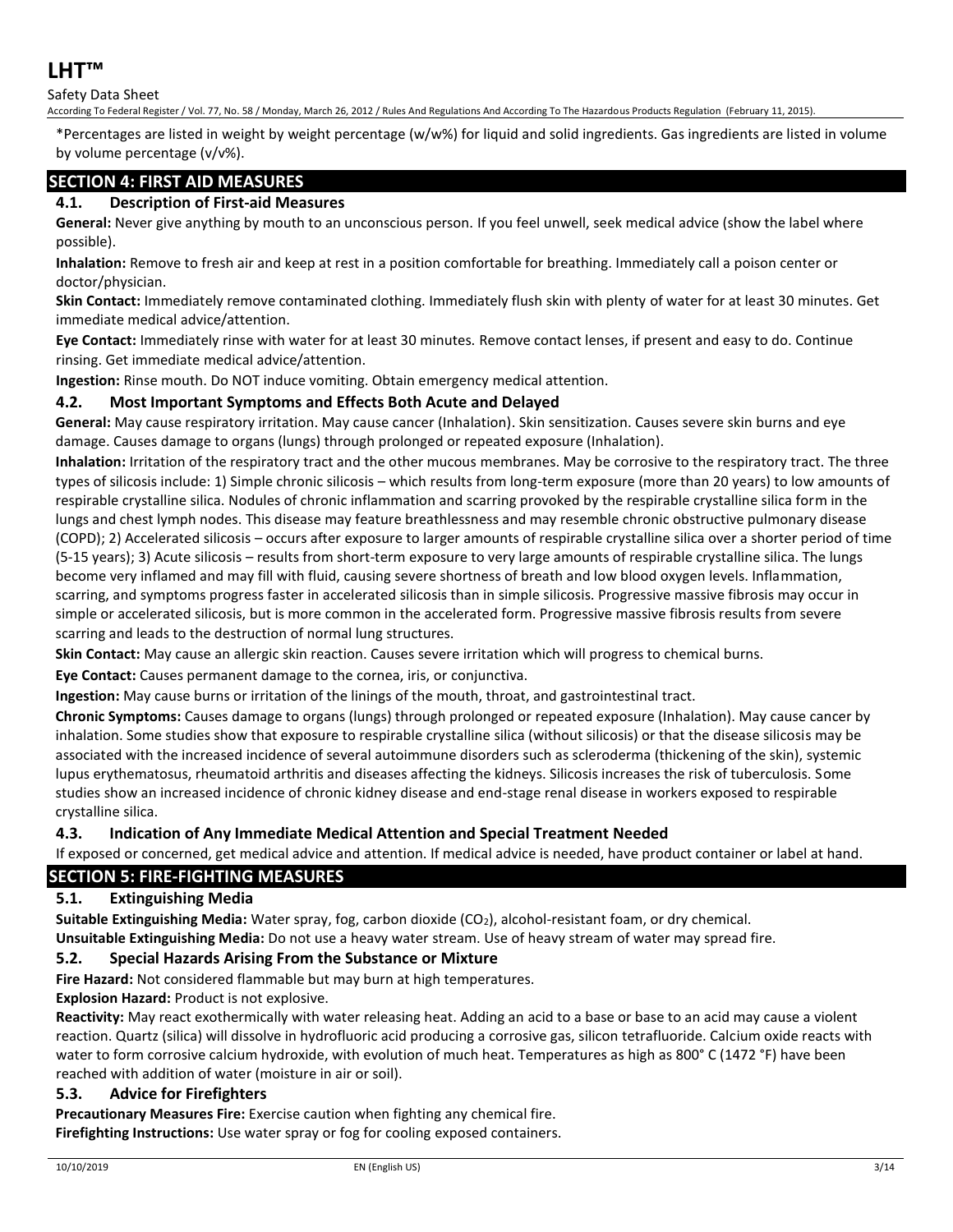## Safety Data Sheet

According To Federal Register / Vol. 77, No. 58 / Monday, March 26, 2012 / Rules And Regulations And According To The Hazardous Products Regulation (February 11, 2015).

**Protection During Firefighting:** Do not enter fire area without proper protective equipment, including respiratory protection. **Hazardous Combustion Products**: Carbon oxides (CO, CO2). Oxides of silicone. Aldehydes.

## **5.4. Reference to Other Sections**

Refer to Section 9 for flammability properties.

## **SECTION 6: ACCIDENTAL RELEASE MEASURES**

## **6.1. Personal Precautions, Protective Equipment and Emergency Procedures**

**General Measures:** Do not breathe dust. Do not get in eyes, on skin, or on clothing. Do not handle until all safety precautions have been read and understood.

#### **6.1.1. For Non-Emergency Personnel**

**Protective Equipment:** Use appropriate personal protective equipment (PPE).

**Emergency Procedures:** Evacuate unnecessary personnel.

#### **6.1.2. For Emergency Personnel**

**Protective Equipment:** Equip cleanup crew with proper protection.

**Emergency Procedures:** Upon arrival at the scene, a first responder is expected to recognize the presence of dangerous goods, protect oneself and the public, secure the area, and call for the assistance of trained personnel as soon as conditions permit. Ventilate area.

#### **6.2. Environmental Precautions**

Prevent entry to sewers and public waters.

## **6.3. Methods and Materials for Containment and Cleaning Up**

**For Containment:** Contain solid spills with appropriate barriers and prevent migration and entry into sewers or streams. As an immediate precautionary measure, isolate spill or leak area in all directions.

**Methods for Cleaning Up:** Clean up spills immediately and dispose of waste safely. Recover the product by vacuuming, shoveling or sweeping. Transfer spilled material to a suitable container for disposal. Contact competent authorities after a spill. Cautiously neutralize spilled solid.

#### **6.4. Reference to Other Sections**

See Section 8 for exposure controls and personal protection and Section 13 for disposal considerations.

## **SECTION 7: HANDLING AND STORAGE**

#### **7.1. Precautions for Safe Handling**

#### **Additional Hazards When Processed:** May release corrosive vapors.

**Precautions for Safe Handling:** Wash hands and other exposed areas with mild soap and water before eating, drinking or smoking and when leaving work. Avoid contact with eyes, skin and clothing. Obtain special instructions before use. Do not handle until all safety precautions have been read and understood. Do not breathe dust. Do not get in eyes, on skin, or on clothing. Handle empty containers with care because they may still present a hazard.

**Hygiene Measures:** Handle in accordance with good industrial hygiene and safety procedures.

#### **7.2. Conditions for Safe Storage, Including Any Incompatibilities**

**Technical Measures:** Comply with applicable regulations.

**Storage Conditions:** Keep container closed when not in use. Store in a dry, cool place. Keep/Store away from direct sunlight, extremely high or low temperatures and incompatible materials. Store locked up/in a secure area. Store in original container or corrosive resistant and/or lined container.

**Incompatible Materials:** Reactive or incompatible with the following materials: oxidizing materials, acids, aluminum and ammonium salt.

Portland cement is highly alkaline and will react with acids to produce a violent, heat-generating reaction. Toxic gases or vapors may be given off depending on the acid involved. Reacts with acids, aluminum metals and ammonium salts. Aluminum powder and other alkali and alkaline earth elements will react in wet mortar or concrete, liberating hydrogen gas. Limestone ignites on contact with fluorine and is incompatible with acids, alum, ammonium salts, and magnesium. Silica reacts violently with powerful oxidizing agents such as fluorine, boron trifluoride, chlorine trifluoride, manganese trifluoride, and oxygen difluoride yielding possible fire and/or explosions. Silicates dissolve readily in hydrofluoric acid producing a corrosive gas — silicon tetrafluoride.

#### **7.3. Specific End Use(s)**

Tile Adhesive

## **SECTION 8: EXPOSURE CONTROLS/PERSONAL PROTECTION**

#### **8.1. Control Parameters**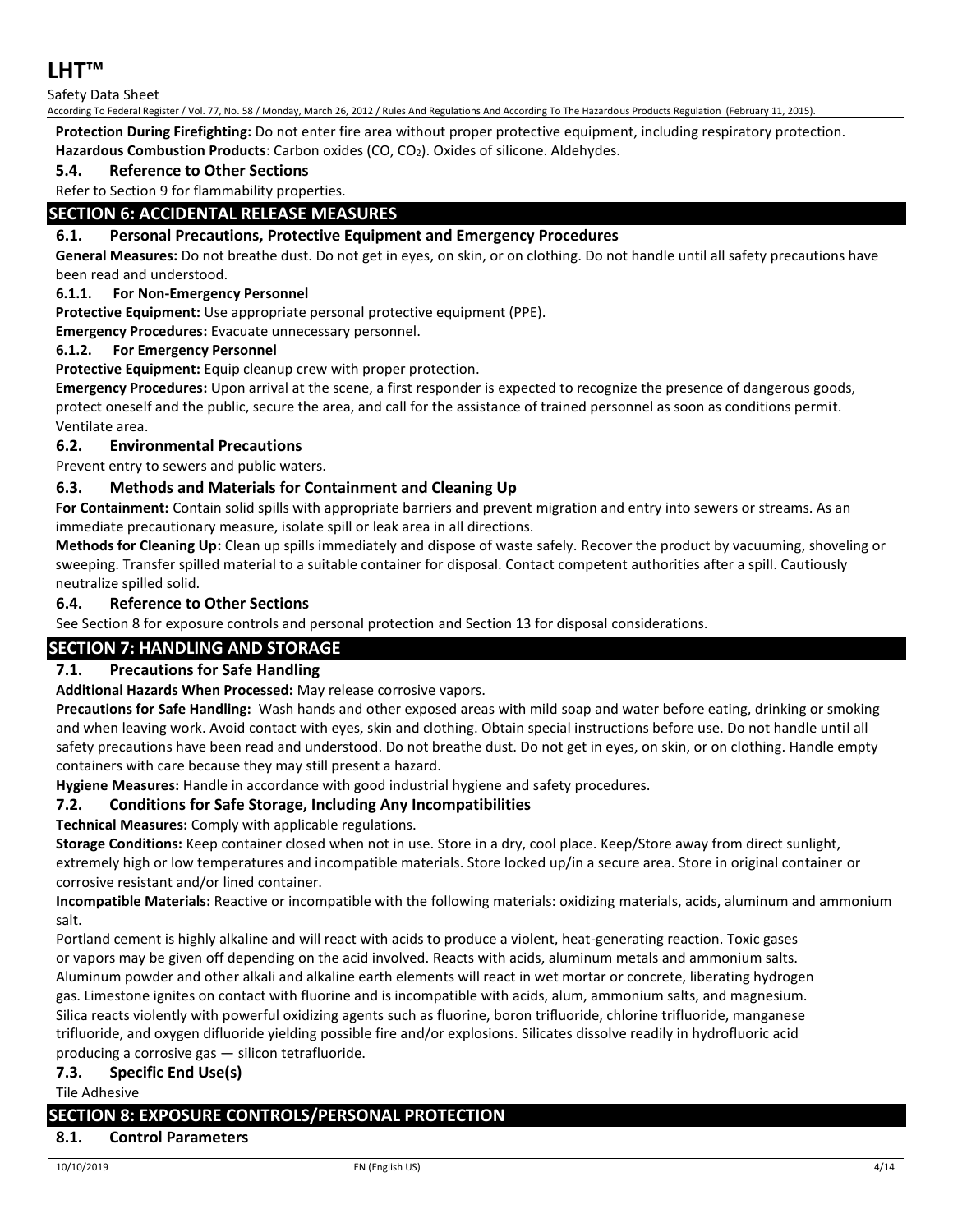## Safety Data Sheet

According To Federal Register / Vol. 77, No. 58 / Monday, March 26, 2012 / Rules And Regulations And According To The Hazardous Products Regulation (February 11, 2015).

For substances listed in section 3 that are not listed here, there are no established exposure limits from the manufacturer, supplier, importer, or the appropriate advisory agency including: ACGIH (TLV), AIHA (WEEL), NIOSH (REL), OSHA (PEL), or Canadian provincial governments.

| Quartz (14808-60-7)                      |                                      |                                                                                                                                                                                    |  |  |
|------------------------------------------|--------------------------------------|------------------------------------------------------------------------------------------------------------------------------------------------------------------------------------|--|--|
| <b>USA ACGIH</b>                         | ACGIH TWA (mg/m <sup>3</sup> )       | 0.025 mg/m <sup>3</sup> (respirable particulate matter)                                                                                                                            |  |  |
| <b>USA ACGIH</b>                         | ACGIH chemical category              | A2 - Suspected Human Carcinogen                                                                                                                                                    |  |  |
| <b>USA OSHA</b>                          | OSHA PEL (TWA) (mg/m <sup>3</sup> )  | 50 μg/m <sup>3</sup> (Respirable crystalline silica)                                                                                                                               |  |  |
| <b>USA NIOSH</b>                         | NIOSH REL (TWA) (mg/m <sup>3</sup> ) | 0.05 mg/m <sup>3</sup> (respirable dust)                                                                                                                                           |  |  |
| <b>USA IDLH</b>                          | US IDLH $(mg/m3)$                    | 50 mg/m <sup>3</sup> (respirable dust)                                                                                                                                             |  |  |
| Alberta                                  | OEL TWA (mg/m <sup>3</sup> )         | 0.025 mg/m <sup>3</sup> (respirable particulate)                                                                                                                                   |  |  |
| <b>British Columbia</b>                  | OEL TWA (mg/m <sup>3</sup> )         | 0.025 mg/m <sup>3</sup> (respirable)                                                                                                                                               |  |  |
| Manitoba                                 | OEL TWA (mg/m <sup>3</sup> )         | 0.025 mg/m <sup>3</sup> (respirable particulate matter)                                                                                                                            |  |  |
| <b>New Brunswick</b>                     | OEL TWA (mg/m <sup>3</sup> )         | 0.1 mg/m <sup>3</sup> (respirable fraction)                                                                                                                                        |  |  |
| <b>Newfoundland &amp; Labrador</b>       | OEL TWA (mg/m <sup>3</sup> )         | 0.025 mg/m <sup>3</sup> (respirable particulate matter)                                                                                                                            |  |  |
| <b>Nova Scotia</b>                       | OEL TWA (mg/m <sup>3</sup> )         | 0.025 mg/m <sup>3</sup> (respirable particulate matter)                                                                                                                            |  |  |
| <b>Nunavut</b>                           | OEL TWA (mg/m <sup>3</sup> )         | 0.05 mg/m <sup>3</sup> (respirable fraction (Silica - crystalline)                                                                                                                 |  |  |
| <b>Northwest Territories</b>             | OEL TWA (mg/m <sup>3</sup> )         | 0.05 mg/m <sup>3</sup> (respirable fraction (Silica - crystalline)                                                                                                                 |  |  |
| Ontario                                  | OEL TWA (mg/m <sup>3</sup> )         | 0.1 mg/m <sup>3</sup> (designated substances regulation-respirable<br>(Silica, crystalline)                                                                                        |  |  |
| <b>Prince Edward Island</b>              | OEL TWA (mg/m <sup>3</sup> )         | 0.025 mg/m <sup>3</sup> (respirable particulate matter)                                                                                                                            |  |  |
| Québec                                   | VEMP ( $mg/m3$ )                     | $0.1 \text{ mg/m}^3$ (respirable dust)                                                                                                                                             |  |  |
| Saskatchewan                             | OEL TWA (mg/m <sup>3</sup> )         | 0.05 mg/m <sup>3</sup> (respirable fraction (Silica - crystalline<br>(Trydimite removed))                                                                                          |  |  |
| Yukon                                    | OEL TWA (mg/m <sup>3</sup> )         | 300 particle/mL (Silica - Quartz, crystalline)                                                                                                                                     |  |  |
| Cement, portland, chemicals (65997-15-1) |                                      |                                                                                                                                                                                    |  |  |
| <b>USA ACGIH</b>                         | ACGIH TWA (mg/m <sup>3</sup> )       | 1 mg/m <sup>3</sup> (particulate matter containing no asbestos and<br><1% crystalline silica, respirable particulate matter)                                                       |  |  |
| <b>USA ACGIH</b>                         | <b>ACGIH chemical category</b>       | Not Classifiable as a Human Carcinogen                                                                                                                                             |  |  |
| <b>USA OSHA</b>                          | OSHA PEL (TWA) (mg/m <sup>3</sup> )  | 15 mg/m <sup>3</sup> (total dust)<br>5 mg/m <sup>3</sup> (respirable fraction)                                                                                                     |  |  |
| <b>USA NIOSH</b>                         | NIOSH REL (TWA) (mg/m <sup>3</sup> ) | 10 mg/m $3$ (total dust)<br>5 mg/m <sup>3</sup> (respirable dust)                                                                                                                  |  |  |
| <b>USA IDLH</b>                          | US IDLH $(mg/m3)$                    | 5000 mg/m <sup>3</sup>                                                                                                                                                             |  |  |
| Alberta                                  | OEL TWA (mg/m <sup>3</sup> )         | 10 mg/m $3$                                                                                                                                                                        |  |  |
| <b>British Columbia</b>                  | OEL TWA (mg/m <sup>3</sup> )         | 1 mg/m <sup>3</sup> (particulate matter containing no Asbestos and                                                                                                                 |  |  |
|                                          |                                      | <1% Crystalline silica-respirable particulate)                                                                                                                                     |  |  |
| Manitoba                                 | OEL TWA (mg/m <sup>3</sup> )         | 1 mg/m <sup>3</sup> (particulate matter containing no Asbestos and<br><1% Crystalline silica, respirable particulate matter-<br>particulate matter, respirable particulate matter) |  |  |
| <b>New Brunswick</b>                     | OEL TWA (mg/m <sup>3</sup> )         | 10 mg/m <sup>3</sup> (particulate matter containing no Asbestos and<br><1% Crystalline silica)                                                                                     |  |  |
| <b>Newfoundland &amp; Labrador</b>       | OEL TWA (mg/m <sup>3</sup> )         | 1 mg/m <sup>3</sup> (particulate matter containing no Asbestos and<br><1% Crystalline silica, respirable particulate matter-<br>particulate matter, respirable particulate matter) |  |  |
| <b>Nova Scotia</b>                       | OEL TWA (mg/m <sup>3</sup> )         | 1 mg/m <sup>3</sup> (particulate matter containing no Asbestos and<br><1% Crystalline silica, respirable particulate matter-<br>particulate matter, respirable particulate matter) |  |  |
| <b>Nunavut</b>                           | OEL STEL (mg/m <sup>3</sup> )        | $20 \text{ mg/m}^3$                                                                                                                                                                |  |  |
| <b>Nunavut</b>                           | OEL TWA (mg/m <sup>3</sup> )         | 10 mg/m $3$                                                                                                                                                                        |  |  |
| <b>Northwest Territories</b>             | OEL STEL (mg/m <sup>3</sup> )        | 20 mg/m <sup>3</sup>                                                                                                                                                               |  |  |
| <b>Northwest Territories</b>             | OEL TWA (mg/m <sup>3</sup> )         | $10 \text{ mg/m}^3$                                                                                                                                                                |  |  |
| Ontario                                  | OEL TWA (mg/m <sup>3</sup> )         | 1 mg/m <sup>3</sup> (containing no Asbestos and <1% Crystalline                                                                                                                    |  |  |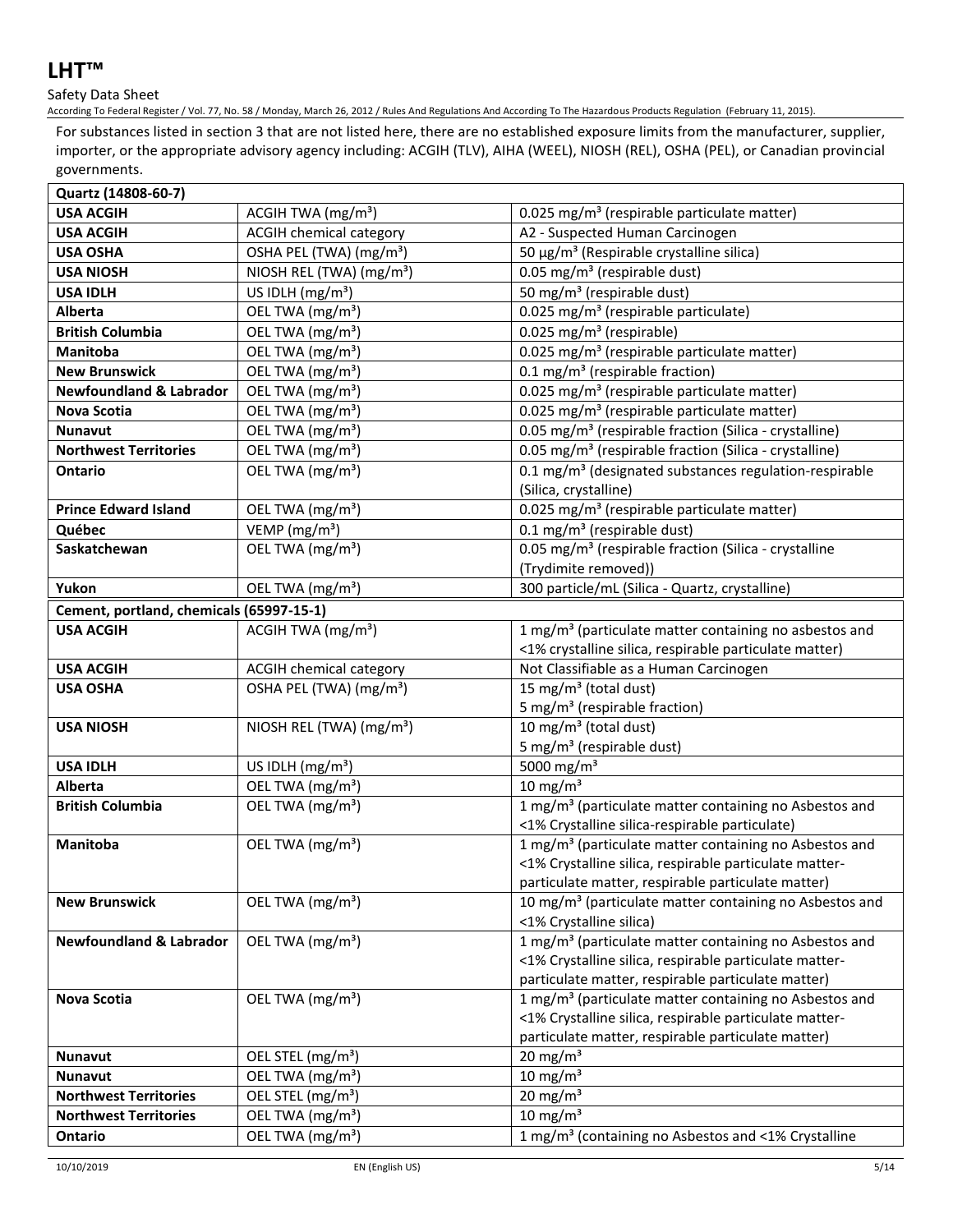## Safety Data Sheet

According To Federal Register / Vol. 77, No. 58 / Monday, March 26, 2012 / Rules And Regulations And According To The Hazardous Products Regulation (February 11, 2015).

|                                          |                                                   | silica-respirable)                                                  |
|------------------------------------------|---------------------------------------------------|---------------------------------------------------------------------|
| <b>Prince Edward Island</b>              | OEL TWA (mg/m <sup>3</sup> )                      | 1 mg/m <sup>3</sup> (particulate matter containing no Asbestos and  |
|                                          |                                                   | <1% Crystalline silica, respirable particulate matter-              |
|                                          |                                                   | particulate matter, respirable particulate matter)                  |
| Québec                                   | VEMP ( $mg/m3$ )                                  | 10 mg/m <sup>3</sup> (containing no Asbestos and <1% Crystalline    |
|                                          |                                                   | silica-total dust)                                                  |
|                                          |                                                   | 5 mg/m <sup>3</sup> (containing no Asbestos and <1% Crystalline     |
|                                          |                                                   | silica-respirable dust)                                             |
| Saskatchewan                             | OEL STEL (mg/m <sup>3</sup> )                     | $20 \text{ mg/m}^3$                                                 |
| Saskatchewan                             | OEL TWA (mg/m <sup>3</sup> )                      | 10 mg/m $3$                                                         |
| Yukon                                    | OEL STEL (mg/m <sup>3</sup> )                     | $20 \text{ mg/m}^3$                                                 |
| Yukon                                    | OEL TWA (mg/m <sup>3</sup> )                      | 30 mppcf                                                            |
|                                          |                                                   | $10 \text{ mg/m}^3$                                                 |
| Calcium oxide (1305-78-8)                |                                                   |                                                                     |
| <b>USA ACGIH</b>                         | ACGIH TWA (mg/m <sup>3</sup> )                    | $2 \text{ mg/m}^3$                                                  |
| <b>USA OSHA</b>                          | OSHA PEL (TWA) (mg/m <sup>3</sup> )               | 5 mg/ $m3$                                                          |
| <b>USA NIOSH</b>                         | NIOSH REL (TWA) (mg/m <sup>3</sup> )              | 2 mg/ $m3$                                                          |
| <b>USA IDLH</b>                          | US IDLH (mg/m <sup>3</sup> )                      | 25 mg/ $m3$                                                         |
| Alberta                                  | OEL TWA (mg/m <sup>3</sup> )                      | 2 mg/m $3$                                                          |
| <b>British Columbia</b>                  | OEL TWA (mg/m <sup>3</sup> )                      | 2 mg/ $m3$                                                          |
| <b>Manitoba</b>                          | OEL TWA (mg/m <sup>3</sup> )                      | 2 mg/ $m3$                                                          |
| <b>New Brunswick</b>                     | OEL TWA (mg/m <sup>3</sup> )                      | 2 mg/ $m3$                                                          |
| <b>Newfoundland &amp; Labrador</b>       | OEL TWA (mg/m <sup>3</sup> )                      | 2 mg/ $m3$                                                          |
| <b>Nova Scotia</b>                       | OEL TWA (mg/m <sup>3</sup> )                      | 2 mg/ $m3$                                                          |
| <b>Nunavut</b>                           | OEL STEL (mg/m <sup>3</sup> )                     | 4 mg/m $3$                                                          |
| <b>Nunavut</b>                           | OEL TWA (mg/m <sup>3</sup> )                      | 2 mg/m $3$                                                          |
| <b>Northwest Territories</b>             | OEL STEL (mg/m <sup>3</sup> )                     | 4 mg/ $m3$                                                          |
| <b>Northwest Territories</b>             | OEL TWA (mg/m <sup>3</sup> )                      | 2 mg/ $m3$                                                          |
| <b>Ontario</b>                           | OEL TWA (mg/m <sup>3</sup> )                      | 2 mg/m $3$                                                          |
| <b>Prince Edward Island</b><br>Québec    | OEL TWA (mg/m <sup>3</sup> )                      | 2 mg/ $m3$                                                          |
| Saskatchewan                             | VEMP ( $mg/m3$ )<br>OEL STEL (mg/m <sup>3</sup> ) | 2 mg/ $m3$<br>4 mg/ $m3$                                            |
| Saskatchewan                             | OEL TWA (mg/m <sup>3</sup> )                      | 2 mg/ $m3$                                                          |
| Yukon                                    | OEL STEL (mg/m <sup>3</sup> )                     | 4 mg/ $m3$                                                          |
| Yukon                                    | OEL TWA (mg/m <sup>3</sup> )                      | $2 \text{ mg/m}^3$                                                  |
|                                          |                                                   |                                                                     |
| Limestone (1317-65-3)<br><b>USA OSHA</b> | OSHA PEL (TWA) (mg/m <sup>3</sup> )               | 15 mg/m <sup>3</sup> (total dust)                                   |
|                                          |                                                   | 5 mg/m <sup>3</sup> (respirable fraction)                           |
| <b>USA NIOSH</b>                         | NIOSH REL (TWA) (mg/m <sup>3</sup> )              | 10 mg/m <sup>3</sup> (total dust)                                   |
|                                          |                                                   | 5 mg/m <sup>3</sup> (respirable dust)                               |
| Alberta                                  | OEL TWA (mg/m <sup>3</sup> )                      | 10 mg/m $3$                                                         |
| <b>British Columbia</b>                  | OEL STEL (mg/m <sup>3</sup> )                     | 20 mg/m <sup>3</sup> (total)                                        |
| <b>British Columbia</b>                  | OEL TWA (mg/m <sup>3</sup> )                      | 10 mg/m <sup>3</sup> (total dust)                                   |
|                                          |                                                   | 3 mg/m <sup>3</sup> (respirable fraction)                           |
| <b>New Brunswick</b>                     | OEL TWA (mg/m <sup>3</sup> )                      | 10 mg/m <sup>3</sup> (particulate matter containing no Asbestos and |
|                                          |                                                   | <1% Crystalline silica)                                             |
| <b>Nunavut</b>                           | OEL STEL (mg/m <sup>3</sup> )                     | 20 mg/m $3$                                                         |
| <b>Nunavut</b>                           | OEL TWA (mg/m <sup>3</sup> )                      | 10 mg/m $3$                                                         |
| <b>Northwest Territories</b>             | OEL STEL (mg/m <sup>3</sup> )                     | 20 mg/m $3$                                                         |
| <b>Northwest Territories</b>             | OEL TWA (mg/m <sup>3</sup> )                      | 10 mg/m $3$                                                         |
| Québec                                   | VEMP ( $mg/m3$ )                                  | 10 mg/m <sup>3</sup> (Limestone, containing no Asbestos and <1%     |
|                                          |                                                   | Crystalline silica-total dust)                                      |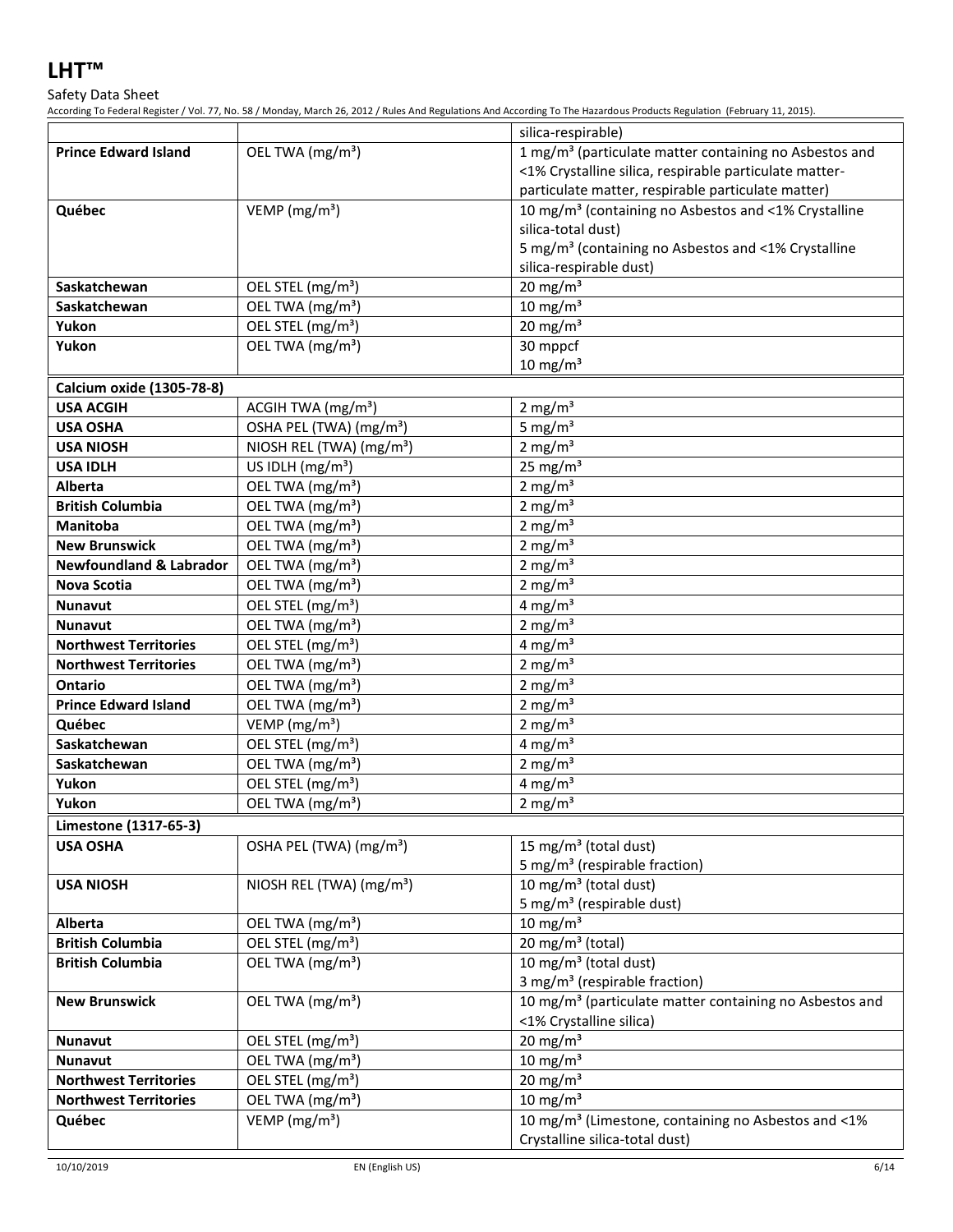## Safety Data Sheet

According To Federal Register / Vol. 77, No. 58 / Monday, March 26, 2012 / Rules And Regulations And According To The Hazardous Products Regulation (February 11, 2015).

| Saskatchewan                           | OEL STEL (mg/m <sup>3</sup> )<br>OEL TWA (mg/m <sup>3</sup> ) | 20 mg/m $3$<br>$10 \text{ mg/m}^3$                                   |  |  |
|----------------------------------------|---------------------------------------------------------------|----------------------------------------------------------------------|--|--|
| Saskatchewan<br>Yukon                  | OEL STEL (mg/m <sup>3</sup> )                                 | $20 \text{ mg/m}^3$                                                  |  |  |
| Yukon                                  |                                                               |                                                                      |  |  |
|                                        | OEL TWA (mg/m <sup>3</sup> )                                  | 30 mppcf<br>$10 \text{ mg/m}^3$                                      |  |  |
| Magnesium oxide (MgO) (1309-48-4)      |                                                               |                                                                      |  |  |
| <b>USA ACGIH</b>                       | ACGIH TWA (mg/m <sup>3</sup> )                                | 10 mg/m <sup>3</sup> (inhalable particulate matter)                  |  |  |
| <b>USA ACGIH</b>                       | <b>ACGIH chemical category</b>                                | Not Classifiable as a Human Carcinogen                               |  |  |
| <b>USA OSHA</b>                        | OSHA PEL (TWA) (mg/m <sup>3</sup> )                           | 15 mg/m <sup>3</sup> (fume, total particulate)                       |  |  |
| <b>USA IDLH</b>                        | US IDLH (mg/m <sup>3</sup> )                                  | 750 mg/m <sup>3</sup> (fume)                                         |  |  |
| Alberta                                | OEL TWA (mg/m <sup>3</sup> )                                  | 10 mg/m <sup>3</sup> (fume)                                          |  |  |
| <b>British Columbia</b>                | OEL STEL (mg/m <sup>3</sup> )                                 | 10 mg/m <sup>3</sup> (respirable dust and fume)                      |  |  |
| <b>British Columbia</b>                | OEL TWA (mg/m <sup>3</sup> )                                  | 10 mg/m <sup>3</sup> (fume, inhalable)                               |  |  |
|                                        |                                                               | 3 mg/m <sup>3</sup> (respirable dust and fume)                       |  |  |
| Manitoba                               | OEL TWA (mg/m <sup>3</sup> )                                  | 10 mg/m <sup>3</sup> (inhalable particulate matter)                  |  |  |
| <b>New Brunswick</b>                   | OEL TWA (mg/m <sup>3</sup> )                                  | 10 mg/m $3$ (fume)                                                   |  |  |
| <b>Newfoundland &amp; Labrador</b>     | OEL TWA (mg/m <sup>3</sup> )                                  | 10 mg/m <sup>3</sup> (inhalable particulate matter)                  |  |  |
| <b>Nova Scotia</b>                     | OEL TWA (mg/m <sup>3</sup> )                                  | 10 mg/m <sup>3</sup> (inhalable particulate matter)                  |  |  |
| Nunavut                                | OEL STEL (mg/m <sup>3</sup> )                                 | 20 mg/m <sup>3</sup> (inhalable fraction)                            |  |  |
| <b>Nunavut</b>                         | OEL TWA (mg/m <sup>3</sup> )                                  | 10 mg/m <sup>3</sup> (inhalable fraction)                            |  |  |
| <b>Northwest Territories</b>           | OEL STEL (mg/m <sup>3</sup> )                                 | 20 mg/m <sup>3</sup> (inhalable fraction)                            |  |  |
| <b>Northwest Territories</b>           | OEL TWA (mg/m <sup>3</sup> )                                  | 10 mg/m <sup>3</sup> (inhalable fraction)                            |  |  |
| <b>Ontario</b>                         | OEL TWA (mg/m <sup>3</sup> )                                  | 10 mg/m <sup>3</sup> (inhalable)                                     |  |  |
| <b>Prince Edward Island</b>            | OEL TWA (mg/m <sup>3</sup> )                                  | 10 mg/m <sup>3</sup> (inhalable particulate matter)                  |  |  |
| Québec                                 | VEMP (mg/m <sup>3</sup> )                                     | 10 mg/m <sup>3</sup> (fume)                                          |  |  |
| Saskatchewan                           | OEL STEL (mg/m <sup>3</sup> )                                 | $\overline{20}$ mg/m <sup>3</sup> (inhalable fraction)               |  |  |
| Saskatchewan                           | OEL TWA (mg/m <sup>3</sup> )                                  | 10 mg/m <sup>3</sup> (inhalable fraction)                            |  |  |
| Yukon                                  | OEL STEL (mg/m <sup>3</sup> )                                 | 10 mg/m $3$ (fume)                                                   |  |  |
| Yukon                                  | OEL TWA (mg/m <sup>3</sup> )                                  | 10 mg/m $3$ (fume)                                                   |  |  |
| Chromium, ion (Cr6+) (18540-29-9)      |                                                               |                                                                      |  |  |
| <b>USA OSHA</b>                        | OSHA PEL (TWA) (mg/m <sup>3</sup> )                           | $5 \mu g/m^3$                                                        |  |  |
| Calcium sulfate dihydrate (13397-24-5) |                                                               |                                                                      |  |  |
| <b>USA ACGIH</b>                       | ACGIH TWA (mg/m <sup>3</sup> )                                | 10 mg/m <sup>3</sup> (inhalable particulate matter (Calcium sulfate) |  |  |
| <b>USA OSHA</b>                        | OSHA PEL (TWA) (mg/m <sup>3</sup> )                           | 15 mg/m <sup>3</sup> (total dust)                                    |  |  |
|                                        |                                                               | 5 mg/m <sup>3</sup> (respirable fraction)                            |  |  |
| <b>USA NIOSH</b>                       | NIOSH REL (TWA) (mg/m <sup>3</sup> )                          | 10 mg/m <sup>3</sup> (total dust)                                    |  |  |
|                                        |                                                               | 5 mg/m <sup>3</sup> (respirable dust)                                |  |  |
| Alberta                                | OEL TWA (mg/m <sup>3</sup> )                                  | 10 mg/m <sup>3</sup> (Calcium sulphate)                              |  |  |
| <b>British Columbia</b>                | OEL STEL (mg/m <sup>3</sup> )                                 | 20 mg/m <sup>3</sup> (total)                                         |  |  |
| <b>British Columbia</b>                | OEL TWA (mg/m <sup>3</sup> )                                  | 10 mg/m <sup>3</sup> (total dust)                                    |  |  |
|                                        |                                                               | 3 mg/m <sup>3</sup> (respirable fraction)                            |  |  |
| Manitoba                               | OEL TWA (mg/m <sup>3</sup> )                                  | 10 mg/m <sup>3</sup> (inhalable particulate matter (Calcium sulfate) |  |  |
| <b>Newfoundland &amp; Labrador</b>     | OEL TWA (mg/m <sup>3</sup> )                                  | 10 mg/m <sup>3</sup> (inhalable particulate matter (Calcium sulfate) |  |  |
| Nova Scotia                            | OEL TWA (mg/m <sup>3</sup> )                                  | 10 mg/m <sup>3</sup> (inhalable particulate matter (Calcium sulfate) |  |  |
| <b>Ontario</b>                         | OEL TWA (mg/m <sup>3</sup> )                                  | 10 mg/m <sup>3</sup> (inhalable (Calcium sulfate)                    |  |  |
| <b>Prince Edward Island</b>            | OEL TWA (mg/m <sup>3</sup> )                                  | 10 mg/m <sup>3</sup> (inhalable particulate matter (Calcium sulfate) |  |  |
| Québec                                 | VEMP ( $mg/m3$ )                                              | 10 mg/m <sup>3</sup> (containing no Asbestos and <1% Crystalline     |  |  |
|                                        |                                                               | silica-total dust)                                                   |  |  |
|                                        |                                                               | 5 mg/m <sup>3</sup> (containing no Asbestos and <1% Crystalline      |  |  |
|                                        |                                                               | silica-respirable dust)                                              |  |  |
| Saskatchewan                           | OEL STEL (mg/m <sup>3</sup> )                                 | 20 mg/m $3$                                                          |  |  |
| Saskatchewan                           | OEL TWA (mg/m <sup>3</sup> )                                  | 10 mg/m $3$                                                          |  |  |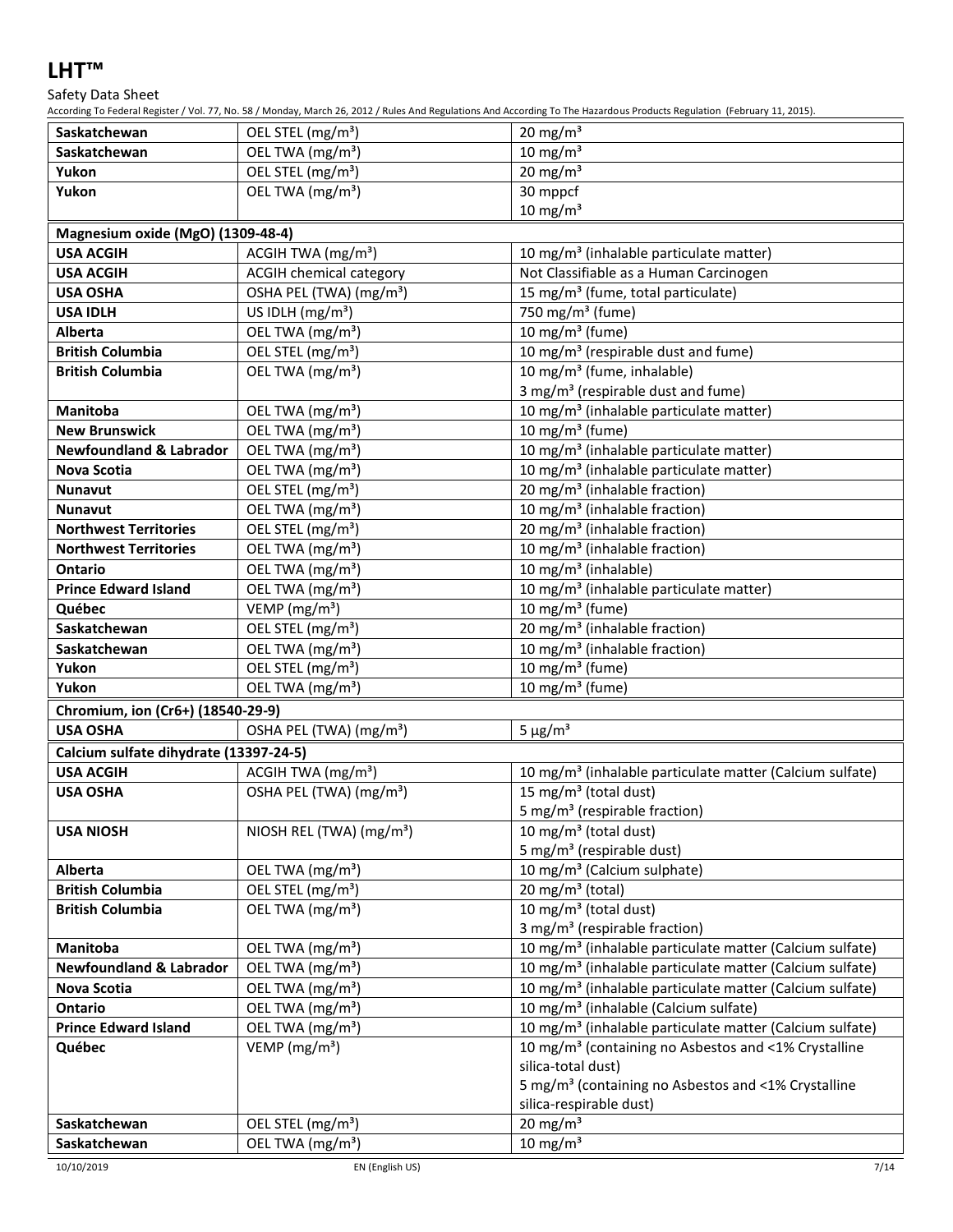Safety Data Sheet

According To Federal Register / Vol. 77, No. 58 / Monday, March 26, 2012 / Rules And Regulations And According To The Hazardous Products Regulation (February 11, 2015).

| Yukon                              | OEL STEL (mg/m <sup>3</sup> )        | riculumg To Federal Register / Vul. 77, NO. 307 Munday, March 20, 2012 / Rules And Regulations And According To The Hazardous Froducts Regulation (February 11, 20.<br>20 mg/m $3$ |
|------------------------------------|--------------------------------------|------------------------------------------------------------------------------------------------------------------------------------------------------------------------------------|
| Yukon                              | OEL TWA (mg/m <sup>3</sup> )         | 30 mppcf                                                                                                                                                                           |
|                                    |                                      | $10 \text{ mg/m}^3$                                                                                                                                                                |
| Kaolin (1332-58-7)                 |                                      |                                                                                                                                                                                    |
| <b>USA ACGIH</b>                   | ACGIH TWA (mg/m <sup>3</sup> )       | 2 mg/m <sup>3</sup> (particulate matter containing no asbestos and                                                                                                                 |
|                                    |                                      | <1% crystalline silica, respirable particulate matter)                                                                                                                             |
| <b>USA ACGIH</b>                   | ACGIH chemical category              | Not Classifiable as a Human Carcinogen                                                                                                                                             |
| <b>USA OSHA</b>                    | OSHA PEL (TWA) (mg/m <sup>3</sup> )  | 15 mg/m <sup>3</sup> (total dust)                                                                                                                                                  |
|                                    |                                      | 5 mg/m <sup>3</sup> (respirable fraction)                                                                                                                                          |
| <b>USA NIOSH</b>                   | NIOSH REL (TWA) (mg/m <sup>3</sup> ) | 10 mg/m <sup>3</sup> (total dust)                                                                                                                                                  |
|                                    |                                      | 5 mg/m <sup>3</sup> (respirable dust)                                                                                                                                              |
| <b>Alberta</b>                     | OEL TWA (mg/m <sup>3</sup> )         | 2 mg/m <sup>3</sup> (respirable)                                                                                                                                                   |
| <b>British Columbia</b>            | OEL TWA (mg/m <sup>3</sup> )         | 2 mg/m <sup>3</sup> (particulate matter containing no Asbestos and                                                                                                                 |
|                                    |                                      | <1% Crystalline silica-respirable particulate)                                                                                                                                     |
| <b>Manitoba</b>                    | OEL TWA (mg/m <sup>3</sup> )         | 2 mg/m <sup>3</sup> (particulate matter containing no Asbestos and                                                                                                                 |
|                                    |                                      | <1% Crystalline silica, respirable particulate matter-                                                                                                                             |
|                                    |                                      | particulate matter, respirable particulate matter)                                                                                                                                 |
| <b>New Brunswick</b>               | OEL TWA (mg/m <sup>3</sup> )         | 2 mg/m <sup>3</sup> (particulate matter containing no Asbestos and                                                                                                                 |
|                                    |                                      | <1% Crystalline silica, respirable fraction)                                                                                                                                       |
| <b>Newfoundland &amp; Labrador</b> | OEL TWA (mg/m <sup>3</sup> )         | 2 mg/m <sup>3</sup> (particulate matter containing no Asbestos and                                                                                                                 |
|                                    |                                      | <1% Crystalline silica, respirable particulate matter-                                                                                                                             |
|                                    |                                      | particulate matter, respirable particulate matter)                                                                                                                                 |
| <b>Nova Scotia</b>                 | OEL TWA (mg/m <sup>3</sup> )         | 2 mg/m <sup>3</sup> (particulate matter containing no Asbestos and                                                                                                                 |
|                                    |                                      | <1% Crystalline silica, respirable particulate matter-                                                                                                                             |
|                                    |                                      | particulate matter, respirable particulate matter)                                                                                                                                 |
| <b>Nunavut</b>                     | OEL STEL (mg/m <sup>3</sup> )        | 4 mg/m <sup>3</sup> (respirable fraction)                                                                                                                                          |
| <b>Nunavut</b>                     | OEL TWA (mg/m <sup>3</sup> )         | $2$ mg/m <sup>3</sup> (respirable fraction)                                                                                                                                        |
| <b>Northwest Territories</b>       | OEL STEL (mg/m <sup>3</sup> )        | 4 mg/m <sup>3</sup> (respirable fraction)                                                                                                                                          |
| <b>Northwest Territories</b>       | OEL TWA (mg/m <sup>3</sup> )         | 2 mg/m <sup>3</sup> (respirable fraction)                                                                                                                                          |
| <b>Ontario</b>                     | OEL TWA (mg/m <sup>3</sup> )         | 2 mg/m <sup>3</sup> (containing no Asbestos and <1% Crystalline                                                                                                                    |
|                                    |                                      | silica-respirable)                                                                                                                                                                 |
| <b>Prince Edward Island</b>        | OEL TWA (mg/m <sup>3</sup> )         | 2 mg/m <sup>3</sup> (particulate matter containing no Asbestos and                                                                                                                 |
|                                    |                                      | <1% Crystalline silica, respirable particulate matter-                                                                                                                             |
|                                    |                                      | particulate matter, respirable particulate matter)                                                                                                                                 |
| Québec                             | VEMP ( $mg/m3$ )                     | 5 mg/m <sup>3</sup> (containing no Asbestos and <1% Crystalline                                                                                                                    |
|                                    |                                      | silica-respirable dust)                                                                                                                                                            |
| Saskatchewan                       | OEL STEL (mg/m <sup>3</sup> )        | 4 mg/m <sup>3</sup> (respirable fraction)                                                                                                                                          |
| Saskatchewan                       | OEL TWA (mg/m <sup>3</sup> )         | 2 mg/m <sup>3</sup> (respirable fraction)                                                                                                                                          |
| Yukon                              | OEL STEL (mg/m <sup>3</sup> )        | 20 mg/m $3$                                                                                                                                                                        |
| Yukon                              | OEL TWA (mg/m <sup>3</sup> )         | 30 mppcf                                                                                                                                                                           |
|                                    |                                      | 10 mg/m $3$                                                                                                                                                                        |

## **8.2. Exposure Controls**

**Appropriate Engineering Controls:** Ensure adequate ventilation, especially in confined areas. Ensure all national/local regulations are observed. Emergency eye wash fountains and safety showers should be available in the immediate vicinity of any potential exposure.

**Personal Protective Equipment:** Gloves. Protective clothing. Protective goggles. Insufficient ventilation: wear respiratory protection. Face shield.



**Materials for Protective Clothing:** Chemically resistant materials and fabrics. Corrosion-proof clothing.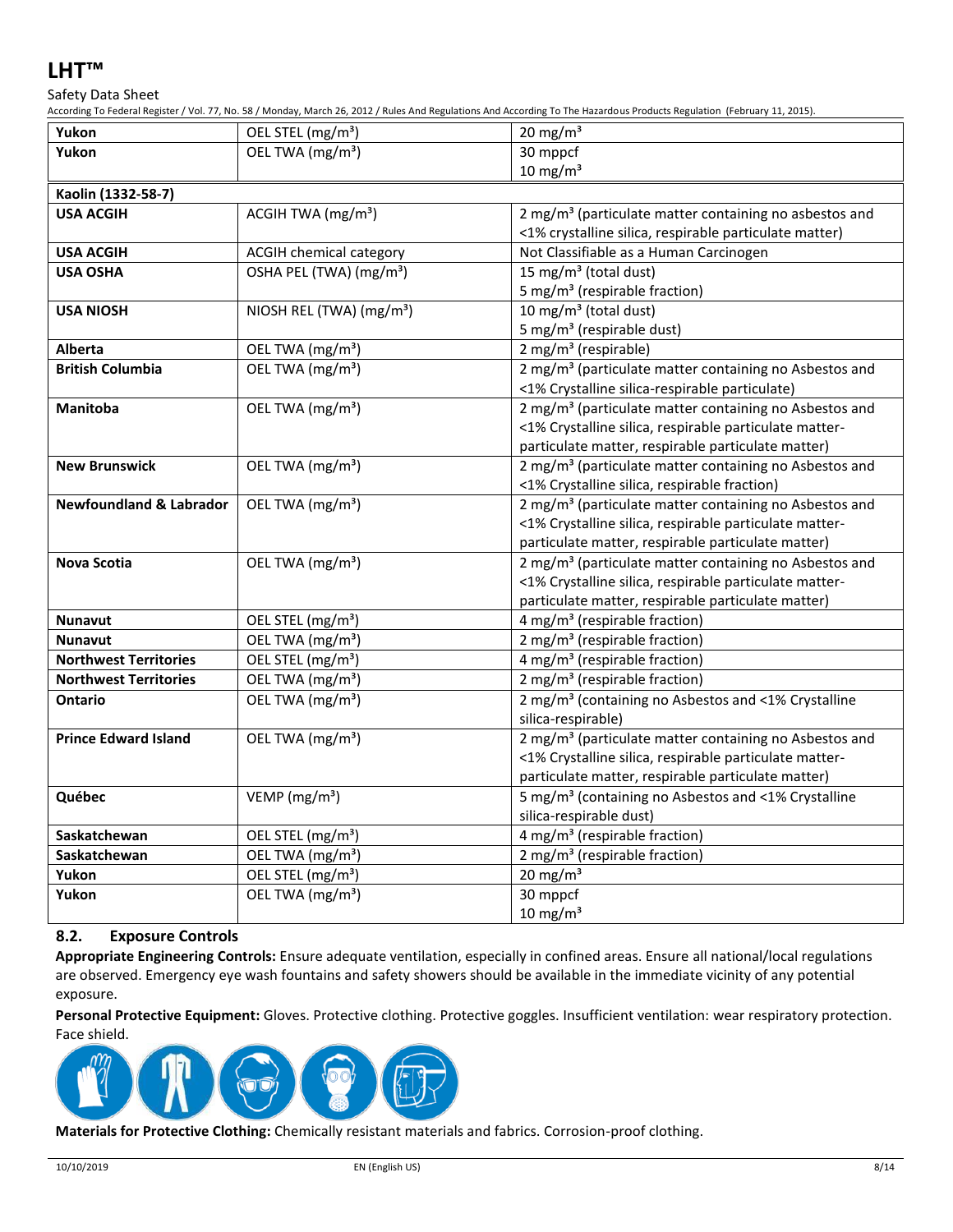Safety Data Sheet

According To Federal Register / Vol. 77, No. 58 / Monday, March 26, 2012 / Rules And Regulations And According To The Hazardous Products Regulation (February 11, 2015).

**Hand Protection:** Wear protective gloves.

**Eye and Face Protection:** Chemical safety goggles and face shield.

**Skin and Body Protection:** Wear suitable protective clothing.

**Respiratory Protection:** If exposure limits are exceeded or irritation is experienced, approved respiratory protection should be worn. In case of inadequate ventilation, oxygen deficient atmosphere, or where exposure levels are not known wear approved respiratory protection.

**Other Information:** When using, do not eat, drink or smoke.

## **SECTION 9: PHYSICAL AND CHEMICAL PROPERTIES**

**9.1. Information on Basic Physical and Chemical Properties**

| <b>Physical State</b>                         |                      | Solid            |
|-----------------------------------------------|----------------------|------------------|
| Appearance                                    | :                    | White to gray    |
| Odor                                          |                      | Not available    |
| <b>Odor Threshold</b>                         | $\ddot{\phantom{a}}$ | Not available    |
| рH                                            |                      | Not available    |
| <b>Evaporation Rate</b>                       |                      | Not available    |
| <b>Melting Point</b>                          |                      | Not available    |
| <b>Freezing Point</b>                         |                      | Not available    |
| <b>Boiling Point</b>                          | $\ddot{\phantom{a}}$ | Not available    |
| <b>Flash Point</b>                            |                      | Not available    |
| <b>Auto-ignition Temperature</b>              | $\ddot{\phantom{a}}$ | Not available    |
| <b>Decomposition Temperature</b>              |                      | Not available    |
| Flammability (solid, gas)                     | $\ddot{\cdot}$       | Not available    |
| <b>Lower Flammable Limit</b>                  |                      | Not available    |
| <b>Upper Flammable Limit</b>                  |                      | Not available    |
| <b>Vapor Pressure</b>                         |                      | Not available    |
| Relative Vapor Density at 20°C                |                      | Not available    |
| <b>Relative Density</b>                       |                      | Not available    |
| <b>Specific Gravity</b>                       |                      | $1.2 - 1.5$      |
| <b>Solubility</b>                             |                      | Water: Insoluble |
| <b>Partition Coefficient: N-Octanol/Water</b> |                      | Not available    |
| <b>Viscosity</b>                              | $\ddot{\cdot}$       | Not available    |

## **SECTION 10: STABILITY AND REACTIVITY**

**10.1. Reactivity:** May react exothermically with water releasing heat. Adding an acid to a base or base to an acid may cause a violent reaction. Quartz (silica) will dissolve in hydroflouric acid producing a corrosive gas, silicon tetrafluoride. . Calcium oxide reacts with water to form corrosive calcium hydroxide, with evolution of much heat. Temperatures as high as 800° C (1472 °F) have been reached with addition of water (moisture in air or soil).

**10.2. Chemical Stability:** Stable under recommended handling and storage conditions (see section 7).

**10.3. Possibility of Hazardous Reactions:** Hazardous polymerization will not occur.

**10.4. Conditions to Avoid:** Direct sunlight, extremely high or low temperatures, and incompatible materials.

**10.5. Incompatible Materials:** Reactive or incompatible with the following materials: oxidizing materials, acids, aluminum and ammonium salt.

Portland cement is highly alkaline and will react with acids to produce a violent, heat-generating reaction. Toxic gases or vapors may be given off depending on the acid involved. Reacts with acids, aluminum metals and ammonium salts. Aluminum powder and other alkali and alkaline earth elements will react in wet mortar or concrete, liberating hydrogen gas. Limestone ignites on contact with fluorine and is incompatible with acids, alum, ammonium salts, and magnesium. Silica reacts violently with powerful oxidizing agents such as fluorine, boron trifluoride, chlorine trifluoride, manganese trifluoride, and oxygen difluoride yielding possible fire and/or explosions. Silicates dissolve readily in hydrofluoric acid producing a corrosive gas — silicon tetrafluoride.

**10.6. Hazardous Decomposition Products:** Thermal decomposition generates : Corrosive vapors.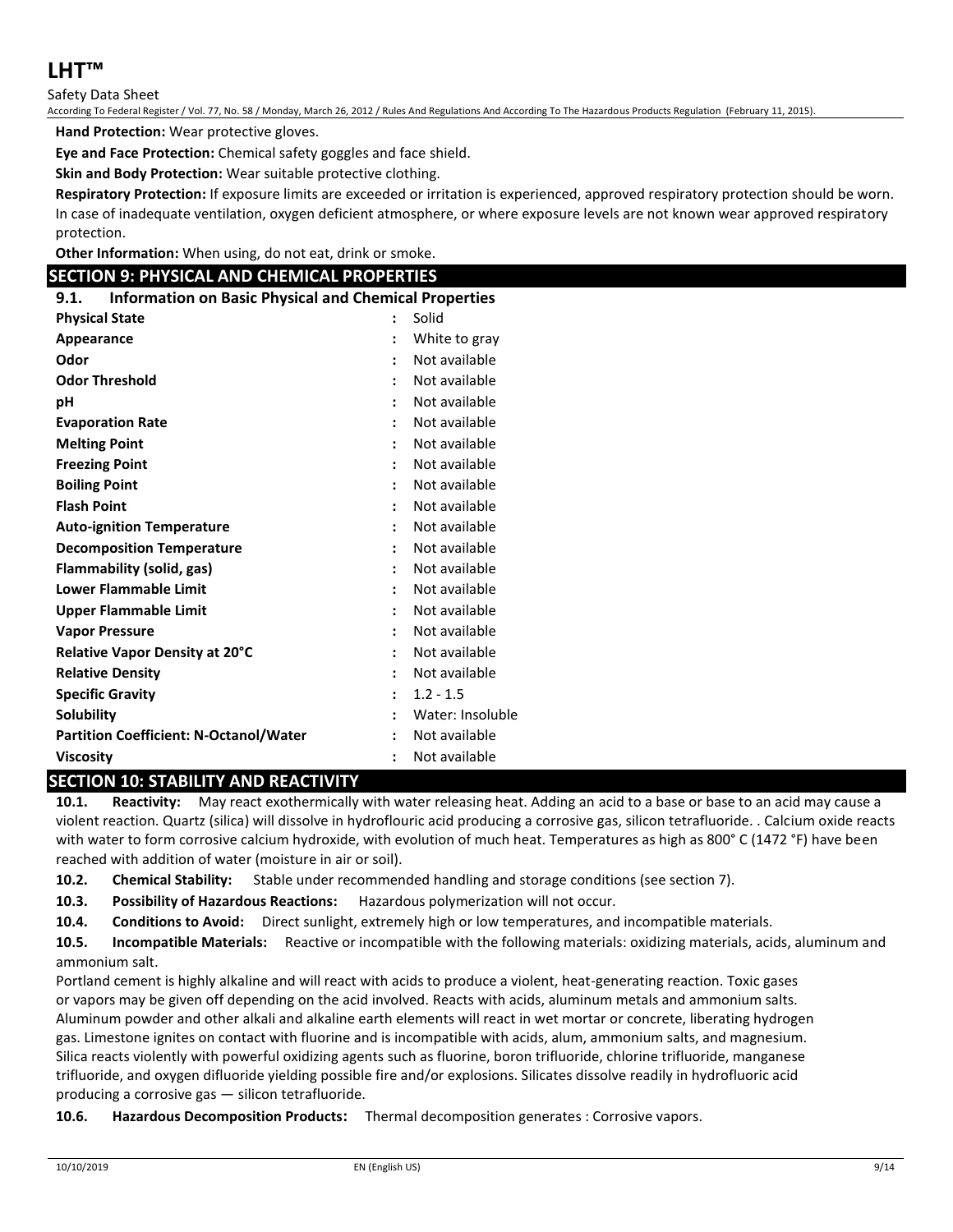## Safety Data Sheet

According To Federal Register / Vol. 77, No. 58 / Monday, March 26, 2012 / Rules And Regulations And According To The Hazardous Products Regulation (February 11, 2015).

## **SECTION 11: TOXICOLOGICAL INFORMATION**

## **11.1. Information on Toxicological Effects - Product**

**Acute Toxicity (Oral):** Not classified

**Acute Toxicity (Dermal):** Not classified

**Acute Toxicity (Inhalation):** Not classified

**LD50 and LC50 Data:** Not available

**Skin Corrosion/Irritation:** Causes severe skin burns and eye damage.

**Eye Damage/Irritation:** Causes serious eye damage.

**Respiratory or Skin Sensitization:** May cause an allergic skin reaction.

**Germ Cell Mutagenicity:** Not classified

**Carcinogenicity:** May cause cancer (Inhalation).

**Specific Target Organ Toxicity (Repeated Exposure):** Causes damage to organs (lungs) through prolonged or repeated exposure (Inhalation).

**Reproductive Toxicity:** Not classified

**Specific Target Organ Toxicity (Single Exposure):** May cause respiratory irritation.

**Aspiration Hazard:** Not classified

**Symptoms/Injuries After Inhalation:** Irritation of the respiratory tract and the other mucous membranes. May be corrosive to the respiratory tract. The three types of silicosis include: 1) Simple chronic silicosis – which results from long-term exposure (more than 20 years) to low amounts of respirable crystalline silica. Nodules of chronic inflammation and scarring provoked by the respirable crystalline silica form in the lungs and chest lymph nodes. This disease may feature breathlessness and may resemble chronic obstructive pulmonary disease (COPD); 2) Accelerated silicosis – occurs after exposure to larger amounts of respirable crystalline silica over a shorter period of time (5-15 years); 3) Acute silicosis – results from short-term exposure to very large amounts of respirable crystalline silica. The lungs become very inflamed and may fill with fluid, causing severe shortness of breath and low blood oxygen levels. Inflammation, scarring, and symptoms progress faster in accelerated silicosis than in simple silicosis. Progressive massive fibrosis may occur in simple or accelerated silicosis, but is more common in the accelerated form. Progressive massive fibrosis results from severe scarring and leads to the destruction of normal lung structures.

**Symptoms/Injuries After Skin Contact:** May cause an allergic skin reaction. Causes severe irritation which will progress to chemical burns.

**Symptoms/Injuries After Eye Contact:** Causes permanent damage to the cornea, iris, or conjunctiva.

**Symptoms/Injuries After Ingestion:** May cause burns or irritation of the linings of the mouth, throat, and gastrointestinal tract. **Chronic Symptoms:** Causes damage to organs (lungs) through prolonged or repeated exposure (Inhalation). May cause cancer by inhalation. Some studies show that exposure to respirable crystalline silica (without silicosis) or that the disease silicosis may be associated with the increased incidence of several autoimmune disorders such as scleroderma (thickening of the skin), systemic lupus erythematosus, rheumatoid arthritis and diseases affecting the kidneys. Silicosis increases the risk of tuberculosis. Some studies show an increased incidence of chronic kidney disease and end-stage renal disease in workers exposed to respirable crystalline silica.

## **11.2. Information on Toxicological Effects - Ingredient(s)**

**LD50 and LC50 Data:**

| Quartz (14808-60-7)               |                |  |
|-----------------------------------|----------------|--|
| <b>LD50 Oral Rat</b>              | > 5000 mg/kg   |  |
| <b>LD50 Dermal Rat</b>            | > 5000 mg/kg   |  |
| Calcium oxide (1305-78-8)         |                |  |
| <b>LD50 Oral Rat</b>              | > 2000 mg/kg   |  |
| <b>LD50 Dermal Rabbit</b>         | > 2500 mg/kg   |  |
| Magnesium oxide (MgO) (1309-48-4) |                |  |
| <b>LD50 Oral Rat</b>              | 3870 mg/kg     |  |
| Kaolin (1332-58-7)                |                |  |
| <b>LD50 Oral Rat</b>              | $>$ 5000 mg/kg |  |
| <b>LD50 Dermal Rat</b>            | > 5000 mg/kg   |  |
| <b>LD50 Dermal Rabbit</b>         | > 5000 mg/kg   |  |
| Quartz (14808-60-7)               |                |  |
| <b>IARC Group</b>                 | $\mathbf{1}$   |  |
|                                   |                |  |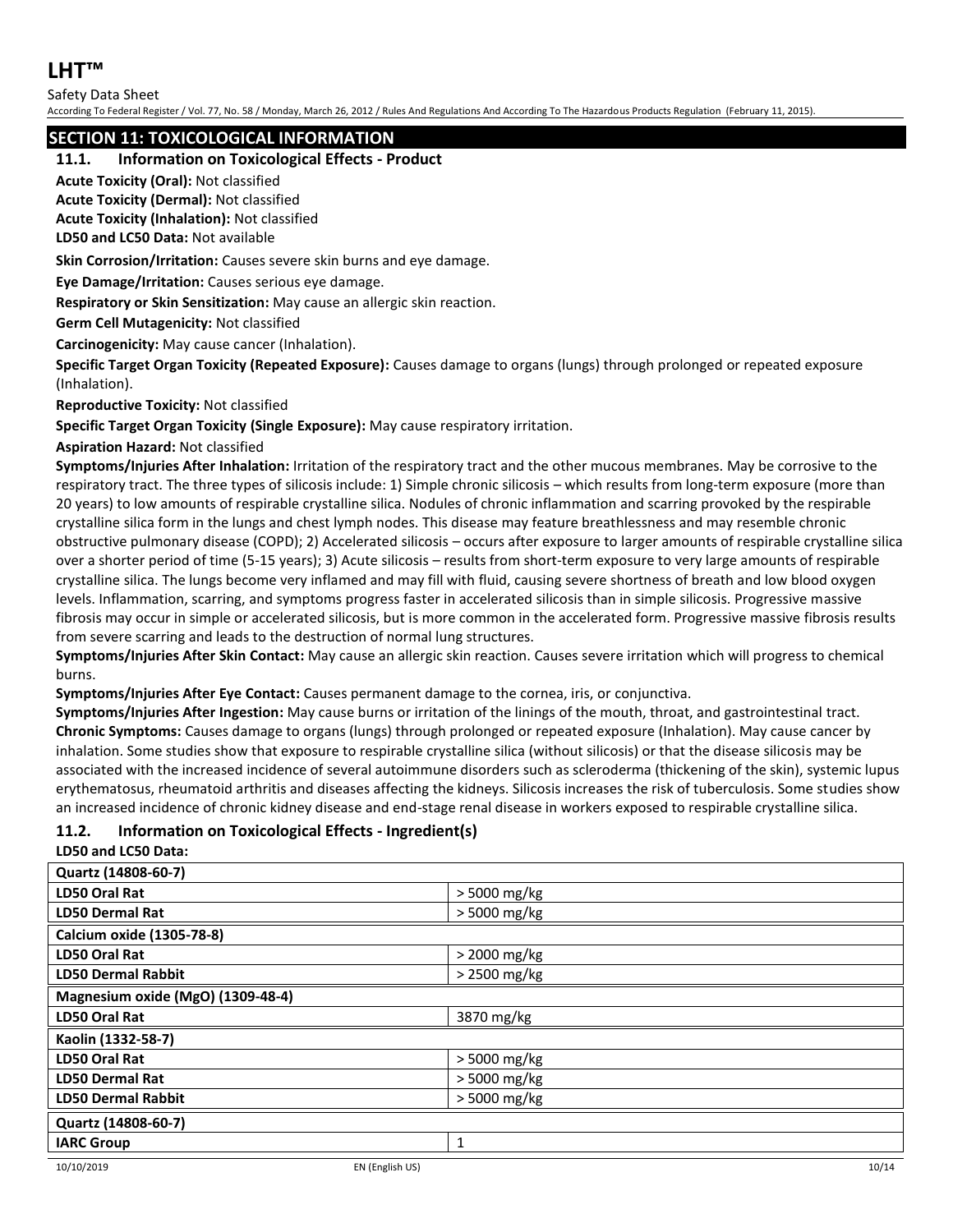Safety Data Sheet

According To Federal Register / Vol. 77, No. 58 / Monday, March 26, 2012 / Rules And Regulations And According To The Hazardous Products Regulation (February 11, 2015).

| <b>National Toxicology Program (NTP) Status</b>    | Known Human Carcinogens.                        |  |
|----------------------------------------------------|-------------------------------------------------|--|
| <b>OSHA Hazard Communication Carcinogen List</b>   | In OSHA Hazard Communication Carcinogen list.   |  |
| Chromium, ion (Cr6+) (18540-29-9)                  |                                                 |  |
| <b>IARC Group</b>                                  |                                                 |  |
| <b>OSHA Hazard Communication Carcinogen List</b>   | In OSHA Hazard Communication Carcinogen list.   |  |
| <b>OSHA Specifically Regulated Carcinogen List</b> | In OSHA Specifically Regulated Carcinogen list. |  |

## **SECTION 12: ECOLOGICAL INFORMATION**

## **12.1. Toxicity**

**Ecology - General:** Not classified.

| Calcium oxide (1305-78-8)         |                                                                |  |
|-----------------------------------|----------------------------------------------------------------|--|
| LC50 Fish 1                       | 50.6 mg/l                                                      |  |
| Chromium, ion (Cr6+) (18540-29-9) |                                                                |  |
| LC50 Fish 1                       | 36.2 mg/l (Exposure time: 96 h - Species: Pimephales promelas) |  |
| LC50 Fish 2                       | 7.6 mg/l (Exposure time: 96 h - Species: Oncorhynchus mykiss)  |  |
|                                   |                                                                |  |

## **12.2. Persistence and Degradability**

**LHT™**

**Persistence and Degradability** Not established.

## **12.3. Bioaccumulative Potential**

| <b>LHT™</b>                               |                  |  |
|-------------------------------------------|------------------|--|
| <b>Bioaccumulative Potential</b>          | Not established. |  |
| Calcium oxide (1305-78-8)                 |                  |  |
| <b>BCF Fish 1</b><br>(no bioaccumulation) |                  |  |
|                                           |                  |  |

**12.4. Mobility in Soil** Not available

## **12.5. Other Adverse Effects**

**Other Information:** Avoid release to the environment.

## **SECTION 13: DISPOSAL CONSIDERATIONS**

## **13.1. Waste treatment methods**

**Waste Disposal Recommendations:** Dispose of contents/container in accordance with local, regional, national, territorial, provincial, and international regulations.

**Additional Information:** Container may remain hazardous when empty. Continue to observe all precautions.

**Ecology - Waste Materials:** Avoid release to the environment.

## **SECTION 14: TRANSPORT INFORMATION**

The shipping description(s) stated herein were prepared in accordance with certain assumptions at the time the SDS was authored, and can vary based on a number of variables that may or may not have been known at the time the SDS was issued.

- 14.1. In Accordance with DOT Not regulated for transport
- **14.2. In Accordance with IMDG** Not regulated for transport
- 14.3. In Accordance with IATA Not regulated for transport
- 14.4. In Accordance with TDG Not regulated for transport
- 

## **SECTION 15: REGULATORY INFORMATION**

## **15.1. US Federal Regulations**

**LHT™ SARA Section 311/312 Hazard Classes** Health hazard - Specific target organ toxicity (single or repeated exposure) Health hazard - Carcinogenicity Health hazard - Respiratory or skin sensitization Health hazard - Serious eye damage or eye irritation Health hazard - Skin corrosion or Irritation

#### **Quartz (14808-60-7)**

Listed on the United States TSCA (Toxic Substances Control Act) inventory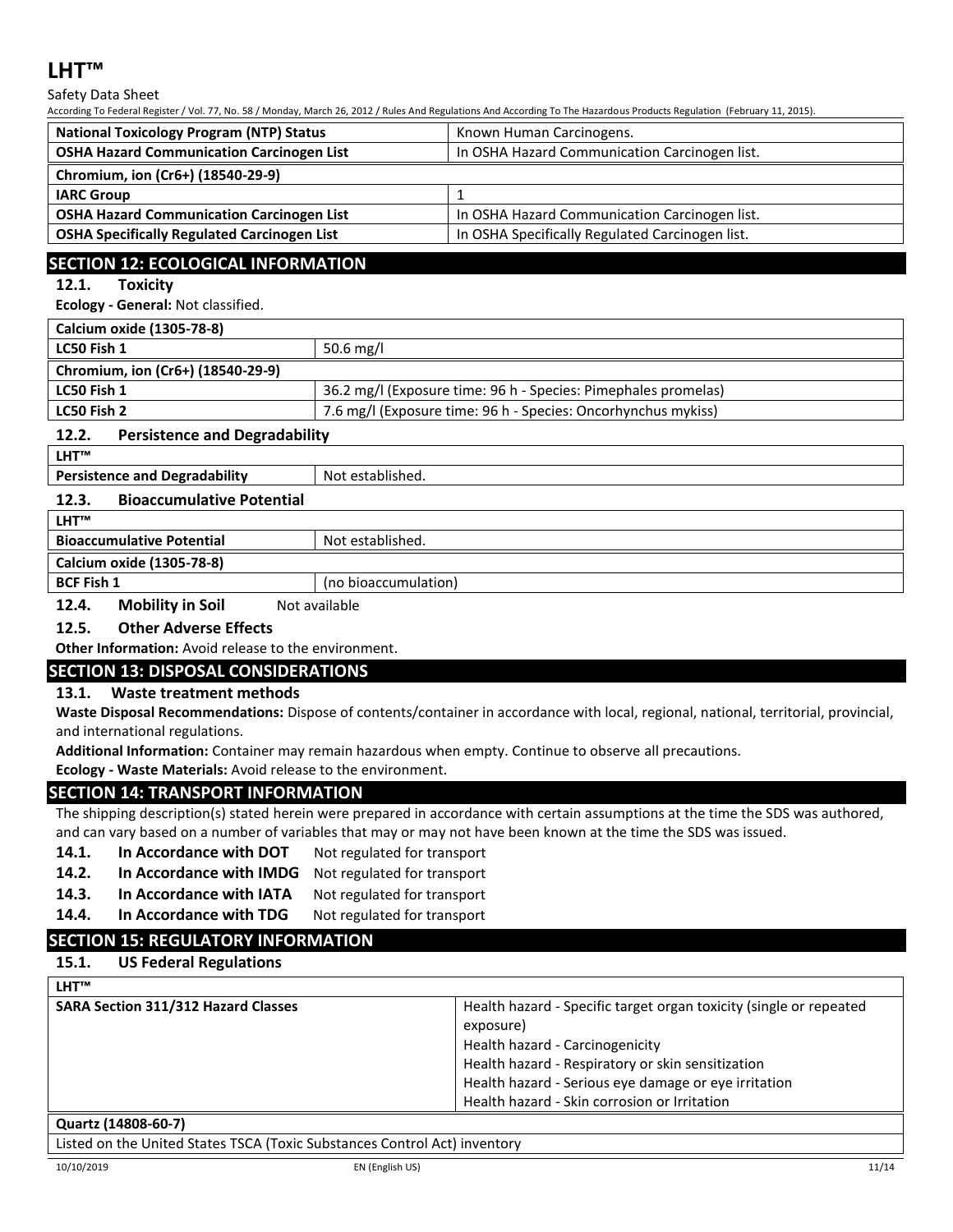Safety Data Sheet

According To Federal Register / Vol. 77, No. 58 / Monday, March 26, 2012 / Rules And Regulations And According To The Hazardous Products Regulation (February 11, 2015).

| Cement, portland, chemicals (65997-15-1)                                                           |  |  |
|----------------------------------------------------------------------------------------------------|--|--|
| Listed on the United States TSCA (Toxic Substances Control Act) inventory                          |  |  |
| Calcium oxide (1305-78-8)                                                                          |  |  |
| Listed on the United States TSCA (Toxic Substances Control Act) inventory                          |  |  |
| Limestone (1317-65-3)                                                                              |  |  |
| Listed on the United States TSCA (Toxic Substances Control Act) inventory                          |  |  |
| Magnesium oxide (MgO) (1309-48-4)                                                                  |  |  |
| Listed on the United States TSCA (Toxic Substances Control Act) inventory                          |  |  |
| Silicic acid (H4SiO4), calcium salt (1:2) (10034-77-2)                                             |  |  |
| Listed on the United States TSCA (Toxic Substances Control Act) inventory                          |  |  |
| Kaolin (1332-58-7)                                                                                 |  |  |
| Listed on the United States TSCA (Toxic Substances Control Act) inventory                          |  |  |
| Acetic acid ethenyl ester, polymer with ethene and ethenol (26221-27-2)                            |  |  |
| Listed on the United States TSCA (Toxic Substances Control Act) inventory                          |  |  |
| XU - XU - indicates a substance exempt from reporting under the<br><b>EPA TSCA Regulatory Flag</b> |  |  |
| Chemical Data Reporting Rule, (40 CFR 711).                                                        |  |  |

## **15.2. US State Regulations**

## **California Proposition 65**

 $\bigwedge$ 

**WARNING:** This product can expose you to Chromium, ion (Cr6+), which is known to the State of California to cause cancer and birth defects or other reproductive harm. For more information go to www.P65Warnings.ca.gov.

| <b>Chemical Name (CAS No.)</b>                                        | Carcinogenicity | Developmental<br><b>Toxicity</b> | <b>Female Reproductive</b><br><b>Toxicity</b> | <b>Male Reproductive</b><br><b>Toxicity</b> |  |  |
|-----------------------------------------------------------------------|-----------------|----------------------------------|-----------------------------------------------|---------------------------------------------|--|--|
| Quartz (14808-60-7)                                                   | x               |                                  |                                               |                                             |  |  |
| Chromium, ion (Cr6+) (18540-                                          | X               | $\mathsf{X}$                     |                                               |                                             |  |  |
| $29-9)$                                                               |                 |                                  |                                               |                                             |  |  |
| Quartz (14808-60-7)                                                   |                 |                                  |                                               |                                             |  |  |
| U.S. - Massachusetts - Right To Know List                             |                 |                                  |                                               |                                             |  |  |
| U.S. - New Jersey - Right to Know Hazardous Substance List            |                 |                                  |                                               |                                             |  |  |
| U.S. - Pennsylvania - RTK (Right to Know) List                        |                 |                                  |                                               |                                             |  |  |
| Cement, portland, chemicals (65997-15-1)                              |                 |                                  |                                               |                                             |  |  |
| U.S. - Massachusetts - Right To Know List                             |                 |                                  |                                               |                                             |  |  |
| U.S. - New Jersey - Right to Know Hazardous Substance List            |                 |                                  |                                               |                                             |  |  |
| U.S. - Pennsylvania - RTK (Right to Know) List                        |                 |                                  |                                               |                                             |  |  |
| Calcium oxide (1305-78-8)                                             |                 |                                  |                                               |                                             |  |  |
| U.S. - Massachusetts - Right To Know List                             |                 |                                  |                                               |                                             |  |  |
| U.S. - New Jersey - Right to Know Hazardous Substance List            |                 |                                  |                                               |                                             |  |  |
| U.S. - Pennsylvania - RTK (Right to Know) List                        |                 |                                  |                                               |                                             |  |  |
| Limestone (1317-65-3)                                                 |                 |                                  |                                               |                                             |  |  |
| U.S. - Massachusetts - Right To Know List                             |                 |                                  |                                               |                                             |  |  |
| U.S. - New Jersey - Right to Know Hazardous Substance List            |                 |                                  |                                               |                                             |  |  |
| U.S. - Pennsylvania - RTK (Right to Know) List                        |                 |                                  |                                               |                                             |  |  |
| Magnesium oxide (MgO) (1309-48-4)                                     |                 |                                  |                                               |                                             |  |  |
| U.S. - Massachusetts - Right To Know List                             |                 |                                  |                                               |                                             |  |  |
| U.S. - New Jersey - Right to Know Hazardous Substance List            |                 |                                  |                                               |                                             |  |  |
| U.S. - Pennsylvania - RTK (Right to Know) List                        |                 |                                  |                                               |                                             |  |  |
| Chromium, ion (Cr6+) (18540-29-9)                                     |                 |                                  |                                               |                                             |  |  |
| U.S. - Pennsylvania - RTK (Right to Know) - Environmental Hazard List |                 |                                  |                                               |                                             |  |  |
| U.S. - Pennsylvania - RTK (Right to Know) List                        |                 |                                  |                                               |                                             |  |  |
| Calcium sulfate dihydrate (13397-24-5)                                |                 |                                  |                                               |                                             |  |  |
| U.S. - New Jersey - Right to Know Hazardous Substance List            |                 |                                  |                                               |                                             |  |  |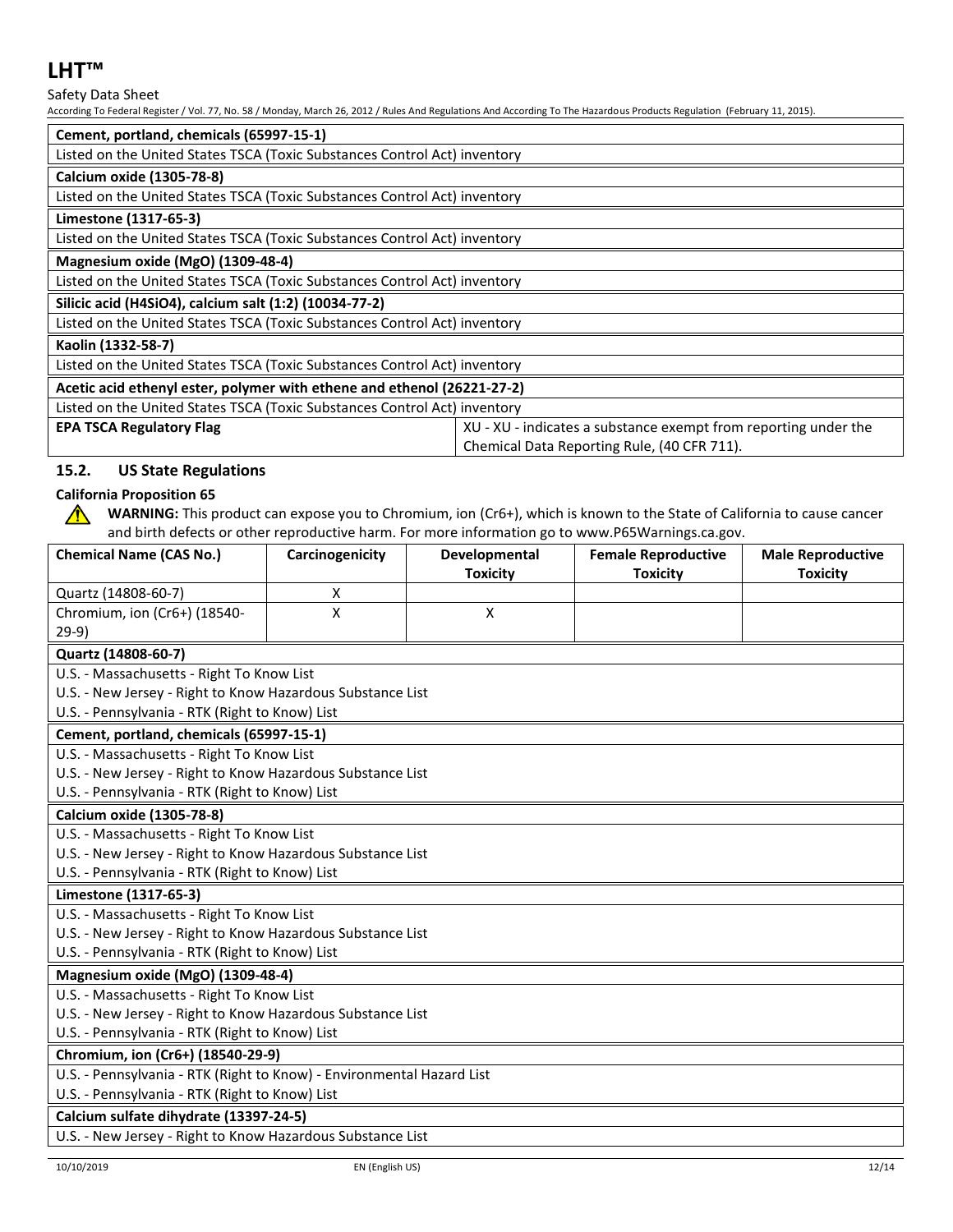Safety Data Sheet

According To Federal Register / Vol. 77, No. 58 / Monday, March 26, 2012 / Rules And Regulations And According To The Hazardous Products Regulation (February 11, 2015).

| U.S. - Pennsylvania - RTK (Right to Know) List             |  |  |  |  |
|------------------------------------------------------------|--|--|--|--|
| Kaolin (1332-58-7)                                         |  |  |  |  |
| U.S. - Massachusetts - Right To Know List                  |  |  |  |  |
| U.S. - New Jersey - Right to Know Hazardous Substance List |  |  |  |  |
| U.S. - Pennsylvania - RTK (Right to Know) List             |  |  |  |  |

## **15.3. Canadian Regulations**

|  | Quartz (14808-60-7) |
|--|---------------------|
|--|---------------------|

Listed on the Canadian DSL (Domestic Substances List)

## **Cement, portland, chemicals (65997-15-1)**

Listed on the Canadian DSL (Domestic Substances List)

**Calcium oxide (1305-78-8)**

Listed on the Canadian DSL (Domestic Substances List)

#### **Limestone (1317-65-3)**

Listed on the Canadian NDSL (Non-Domestic Substances List)

### **Magnesium oxide (MgO) (1309-48-4)**

Listed on the Canadian DSL (Domestic Substances List)

**Silicic acid (H4SiO4), calcium salt (1:2) (10034-77-2)**

Listed on the Canadian DSL (Domestic Substances List)

#### **Calcium sulfate dihydrate (13397-24-5)**

Listed on the Canadian DSL (Domestic Substances List)

#### **Kaolin (1332-58-7)**

Listed on the Canadian DSL (Domestic Substances List)

## **Acetic acid ethenyl ester, polymer with ethene and ethenol (26221-27-2)**

Listed on the Canadian DSL (Domestic Substances List)

## **SECTION 16: OTHER INFORMATION, INCLUDING DATE OF PREPARATION OR LAST REVISION**

| Date of Preparation or Latest |
|-------------------------------|
| <b>Revision</b>               |
| <b>Other Information</b>      |

- **:** 10/10/2019
- **Other Information :** This document has been prepared in accordance with the SDS requirements of the OSHA Hazard Communication Standard 29 CFR 1910.1200 and Canada's Hazardous Products Regulations (HPR) SOR/2015-17.

#### **GHS Full Text Phrases:**

| Aquatic Acute 1          | Hazardous to the aquatic environment - Acute Hazard Category 1   |  |
|--------------------------|------------------------------------------------------------------|--|
| <b>Aquatic Acute 3</b>   | Hazardous to the aquatic environment - Acute Hazard Category 3   |  |
| <b>Aquatic Chronic 1</b> | Hazardous to the aquatic environment - Chronic Hazard Category 1 |  |
| <b>Aquatic Chronic 3</b> | Hazardous to the aquatic environment - Chronic Hazard Category 3 |  |
| Carc. 1A                 | Carcinogenicity Category 1A                                      |  |
| Carc. 1B                 | Carcinogenicity Category 1B                                      |  |
| Comb. Dust               | Combustible Dust                                                 |  |
| Eye Dam. 1               | Serious eye damage/eye irritation Category 1                     |  |
| Eye Irrit. 2A            | Serious eye damage/eye irritation Category 2A                    |  |
| Skin Corr. 1C            | Skin corrosion/irritation Category 1C                            |  |
| Skin Irrit. 2            | Skin corrosion/irritation Category 2                             |  |
| Skin Sens. 1             | Skin sensitization, Category 1                                   |  |
| <b>STOT RE1</b>          | Specific target organ toxicity (repeated exposure) Category 1    |  |
| STOT SE 3                | Specific target organ toxicity (single exposure) Category 3      |  |
| H314                     | Causes severe skin burns and eye damage                          |  |
| H315                     | Causes skin irritation                                           |  |
| H317                     | May cause an allergic skin reaction                              |  |